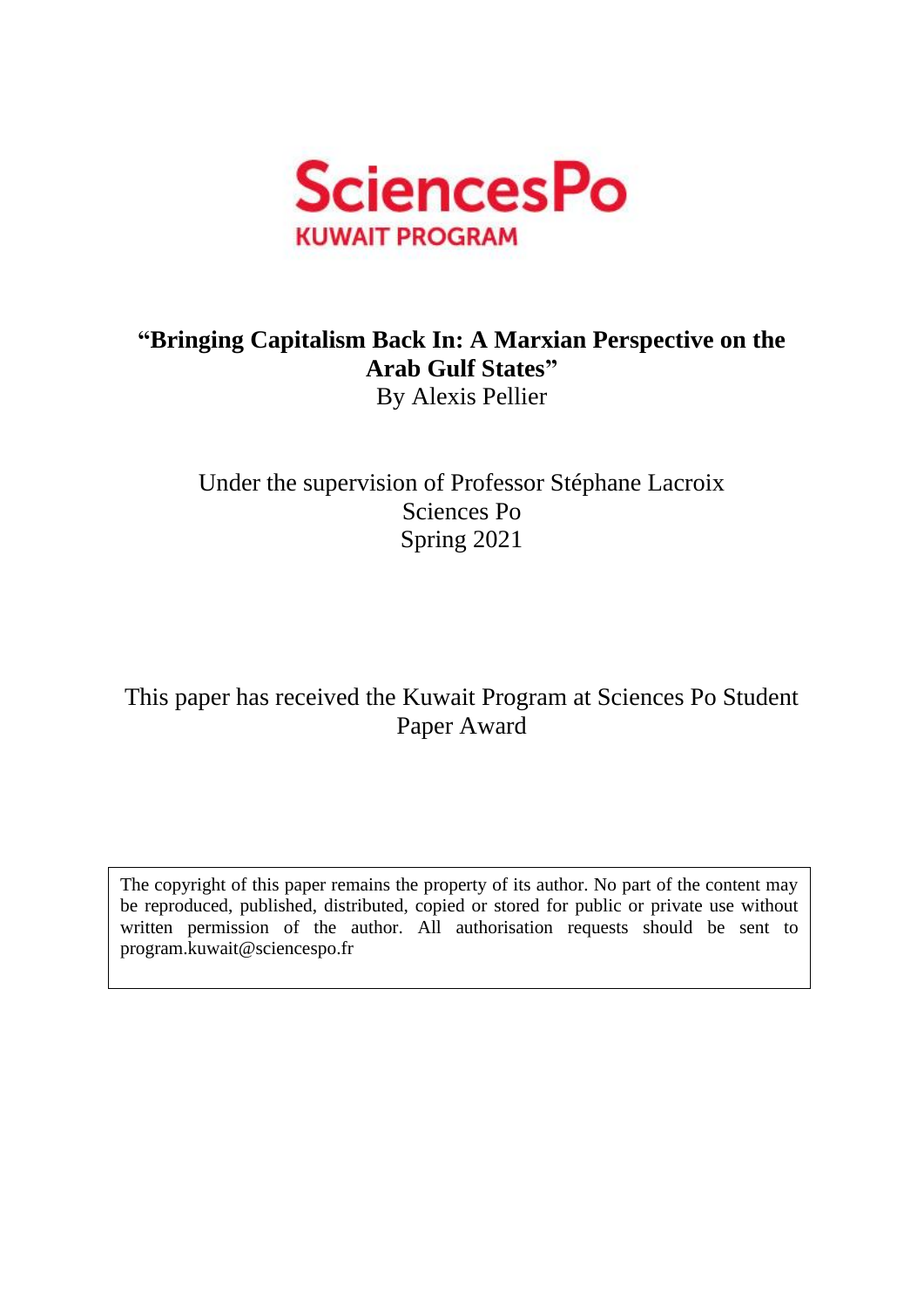# Bringing Capitalism Back In: A Marxian Perspective on the Arab Gulf States

# Alexis Pellier

This paper was submitted for the lecture on *Political Sociology of the Arab States,* taught by Stéphane Lacroix, Associate Professor at the Paris School of International Affairs (PSIA) of Sciences Po.

# **Table of Contents**

| Introduction<br><u> 1989 - Johann Harry Harry Harry Harry Harry Harry Harry Harry Harry Harry Harry Harry Harry Harry Harry Harry</u> | 2  |
|---------------------------------------------------------------------------------------------------------------------------------------|----|
| 1.                                                                                                                                    |    |
| 1.1.                                                                                                                                  |    |
| 1.1.1.                                                                                                                                |    |
| The Second Stage of RST: Specialized and Conditional RST (1990s - 2010s) ____________________ 4<br>1.1.2.                             |    |
| 1.1.3.                                                                                                                                |    |
| 1.2.                                                                                                                                  |    |
| 1.2.1.                                                                                                                                |    |
| 1.2.2.                                                                                                                                |    |
| 1.2.3.                                                                                                                                |    |
| 2.                                                                                                                                    |    |
| 2.1.                                                                                                                                  |    |
| 2.1.1.                                                                                                                                |    |
| 2.1.2.                                                                                                                                | 12 |
| 2.1.3.                                                                                                                                | 14 |
| 2.2.                                                                                                                                  |    |
| 2.2.1.                                                                                                                                |    |
| 2.2.2.                                                                                                                                |    |
| 2.2.3.                                                                                                                                | 19 |
| Conclusion                                                                                                                            | 21 |
|                                                                                                                                       | 23 |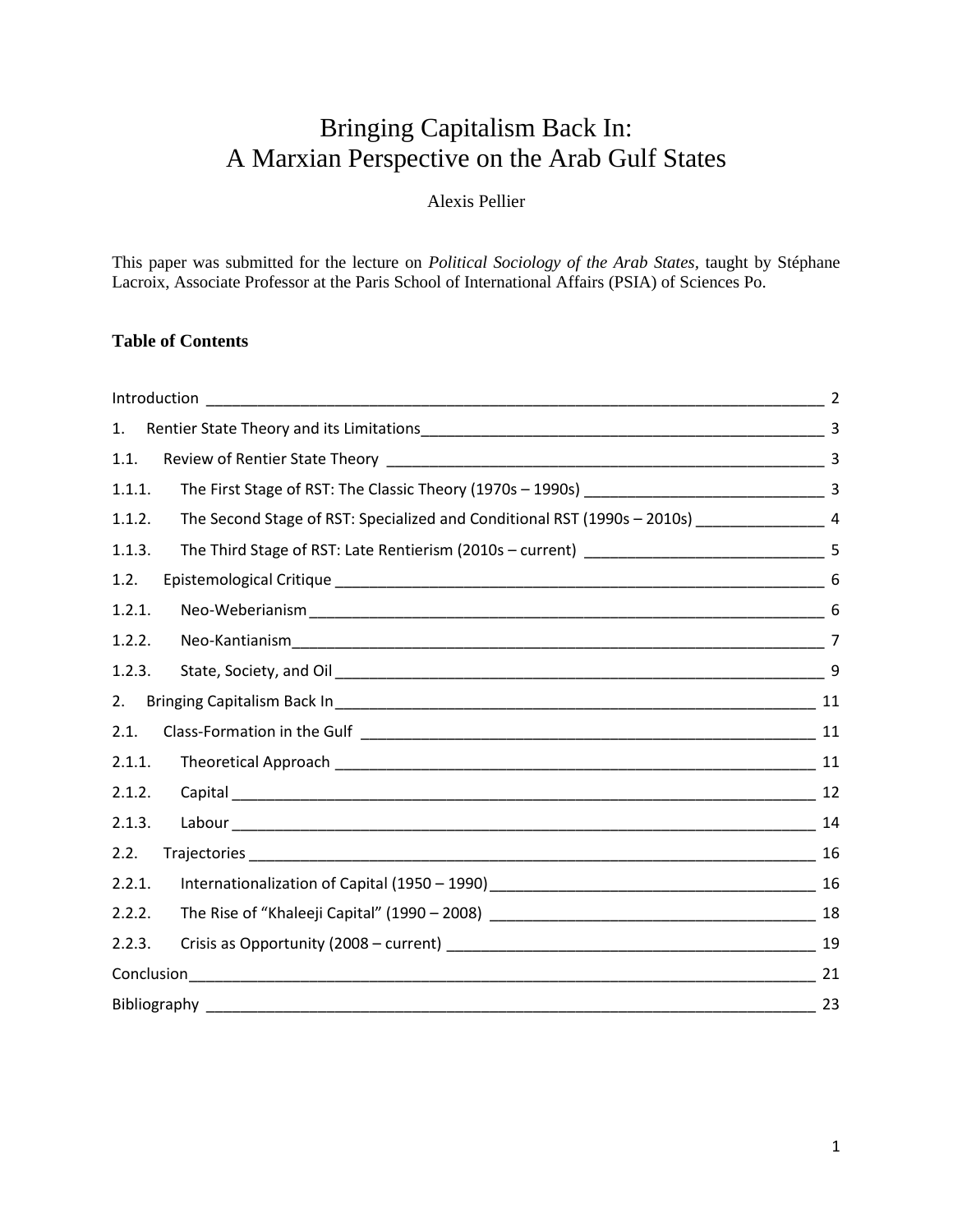### <span id="page-2-0"></span>**Introduction**

Middle Eastern countries, particularly the Arab Gulf States, are commonly perceived as an anomaly in the broader picture of global socio-economic processes. Indeed, contemporary accounts have emphasized the abundance of natural resources, instability, and conflicts in the region. The dominant paradigm has sought to explain social, economic, and political development patterns in the Arabian Peninsula by highlighting the high rents derived from oil and gas exploitation. Based on the argument that oil rents have enabled state actors to shape society, most of the contemporary literature has largely contributed to shaping the perception of Gulf exceptionalism. For their proponents, the presence of oil would lead more or less mechanically to the persistence of authoritarianism, the demobilization of civil society, and the absence of economic diversification. While "there is no coherent rentier state theory" (Steffen Hertog, 2010), scholarships seeking to explain patterns of political and socio-economic development through state revenue derived from oil exports can be broadly grouped under Rentier State Theory (RST).

The latter has undoubtedly proved insightful to understand the "postcolonial development of the Gulf states" (Adam Hanieh, 2011), to compare the various outcomes resulting from specific institutional configurations and individual actors' behavior. Nonetheless, the rentier-state framework tends to reduce the Gulf countries to "monarchies that sit atop an oil spigot" (Adam Hanieh, 2011) and misses the wide array of social relations that emerge along with economic relations throughout all scales. Specifically, RST theorists have diverted the analysis away from understanding the Arab Gulf states as capitalist, downplaying the role of relations of production, class, capital, historical and socio-economic processes while making the state the key – perhaps the only – factor shaping Arabian societies.

The paper will argue that the reason for this bias is to be found within RST epistemological and theoretical foundations. A closer examination of the latter will bring out RST's significant limitations to understanding reality as a set of broader social relations in the making rather than self-contained and disconnected categories. Subsequently, the paper will proceed to a review of RST literature, from its inception to Late Rentierism (LR), by highlighting RST theoretical evolutions and setbacks. The paper will then turn to a critique of RST epistemological assumptions, derived from neo-Weberian and neo-Kantian roots, and highlight the theory's problematic understanding of the nature and the relationship between the state, society and oil. RST will be substituted with a framework emphasizing the internal relations that make these objects what they are. Following this preliminary revision, the paper will adopt a Marxian framework to return to the conceptualizations of capitalism, capital, labour and class, by mapping the role of capital and labour as the reflection of all-encompassing capitalist processes. This exploration will shed a light on the current moment, outlining the trajectories undertaken by the Gulf.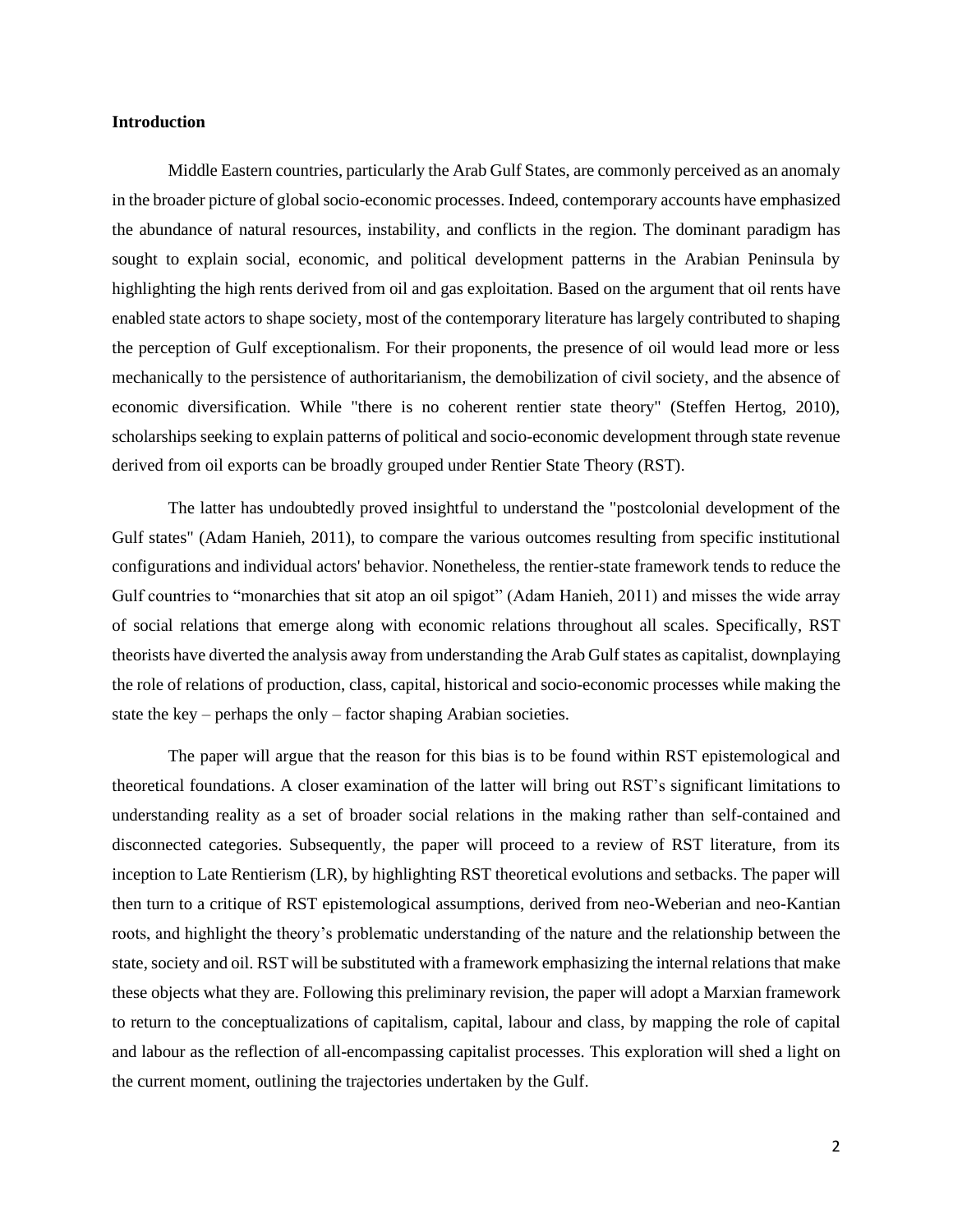#### <span id="page-3-1"></span><span id="page-3-0"></span>**1. Rentier State Theory and its Limitations**

## **1.1. Review of Rentier State Theory**

#### <span id="page-3-2"></span>**1.1.1. The First Stage of RST: The Classic Theory (1970s – 1990s)**

Rentier State Theory (RST) emerged in the context of the two oil shocks of the 1970s driven by a sharp decrease in oil supply and a dramatic increase in oil prices, fueling tremendous wealth to oil-exporting countries, including the Arab Gulf states. The subsequent oil price spikes in the 1980s, the 1990s, and the 2000s sustained this upward trend. In addition, the context of American political sociology in the 1970s and the 1980s, influenced by the work of the Committee on States and Social Structures (Rafael Khachaturian, 2019), paved the ground for the popularization of RST with the growing development of state-centric approaches. The latter emerged "largely in reaction to other conceptual constructions and theoretical arguments" (Edwin Amenta, 2003), such as Marxist and Pluralist perspectives. This particular context allowed RST to gain momentum, following Hussein Mahdavy's pioneering work in the 1970s.

In his book entitled Patterns and Problems of Economic Development in Rentier States: The Case of Iran (Hussein Mahdavy, 1970), Mahdavy set the theoretical foundations of rentierism. A state would be labeled as rentier if (1) a large majority of its income derives from external rents, (2) the state is the primary recipient of the rent, (3) producing the rent requires little to no workforce. Hussein Mahdavy defined the rent as "rentals paid by foreign individuals, concerns or governments to individuals, concerns or governments of a given country" (Hussein Mahdavy, 1970), which includes oil revenues but also "pipelines or transportation routes such as the Suez Canal in Egypt" (Adam Hanieh, 2011). He also developed a systemic explanation of the state and its relation to society which linked external rents with social stagnation and political inertia, through bribery and coercion. Rents would also be responsible for economic specialization rather than diversification.

His framework was later developed and popularized by Hazem Beblawi and Giacomo Luciani in the late 1980s to become the "main reference point for debates over the nature of the state in the Gulf" (Adam Hanieh, 2011). In their work, Hazem Beblawi and Giacomo Luciani introduced the concept of rentier-economy based on four characteristics: (1) the rent is external (2) it represents more than 40% of the country's GDP, although this level was contested by Luciani himself (3) the primary activity of the population is to consume and redistribute the rent rather than participate in its production (4) the primary recipient of the rent is the state (Beblawi and Luciani, 1987). As the state relies on rent rather than the taxation of its population, buying social peace through the distribution of rents, it is perceived as autonomous from society – political pressures – and free to act as it wishes. Without any incentive to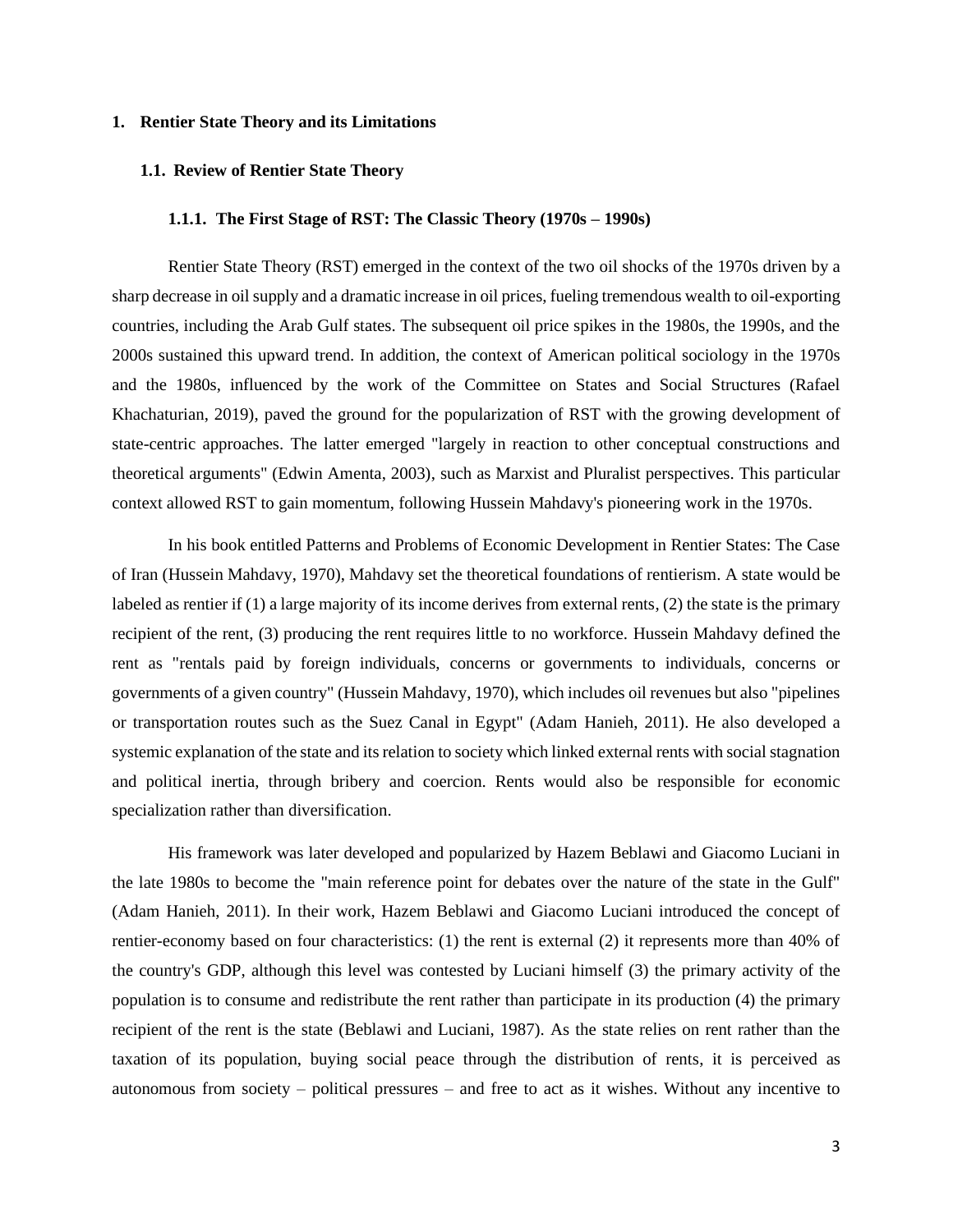develop productive economic activities, the rentier-state would only focus on allocating rents in a shortterm perspective rather than implementing long-term economic development policies. Other features would include widespread corruption and resource inefficiency, which are not supposed to bear political consequences, and the persistence of neopatrimonialism. The latter describes "a mode of government based on informal political ties and exchanges; the head of the state and his agents mostly exerting their power through personal whim and material incentive" (Susan Mayhew, 2015). Neopatrimonialism would "explain the mechanisms by which the allocative state distributes oil wealth and manages the elite relationships that substitute for wider legitimacy or electoral mandate" (Matthew Gray, 2010).

# <span id="page-4-0"></span>**1.1.2. The Second Stage of RST: Specialized and Conditional RST (1990s – 2010s)**

However, early RST became increasingly challenged by Arab Gulf states' behavior in the 1990s and the 2000s, which became more responsive and accountable. Early RST was also heavily criticized for its reductionism and deterministic assumptions. Indeed, the theory ignored historical and socio-political dynamics. At the same time, "simple RST arguments and regression modeling risked confusing causality and correlation unless wider impacting dynamics were accounted for in the methodology – which they typically were not" (Matthew Gray, 2010). Subsequently, scholars focused on addressing these shortcomings, not to reject but rather refine RST, by linking it to other sub-disciplinary approaches (e.g., international relations, history, business-government relations). Their work led to the emergence of new types of intellectual materials (Matthew Gray, 2010).

Rentier-state theorists of the second stage introduced historical lenses to RST's framework, arguing that "such states and their rentier dynamics […] did not come into being the day that oil began flowing from the wells" (Matthew Gray, 2010) but emphasized the pre-rent state-society dynamics as well as state formation specificities. For instance, Kuwait's democratization could be explained by the constant face of external threats, challenging its very survival, and the need to be responsive to social demands in order to bring society together to defend itself. Such authors also integrated "international relations theories into RST explanations" (Matthew Gray, 2010) to address the fact that oil rent in itself did not make the Arab Gulf states more stable, secure, or isolated as they were directly involved in military conflicts that often involved, sooner or later, foreign powers such as in the case of the 1990 invasion of Kuwait.

Additionally, second stage RST scholars called into question the supposed autonomy of the state as they observed that the Arab Gulf states were still responsive to social pressures and hence only partially autonomous from society whether they relied on taxation or not. While they could keep class conflict in check, using mass distribution through public services to demobilize forms of horizontal solidarity and cooperation, the Arab Gulf states were not independent from particular interest groups. Saudi Arabia and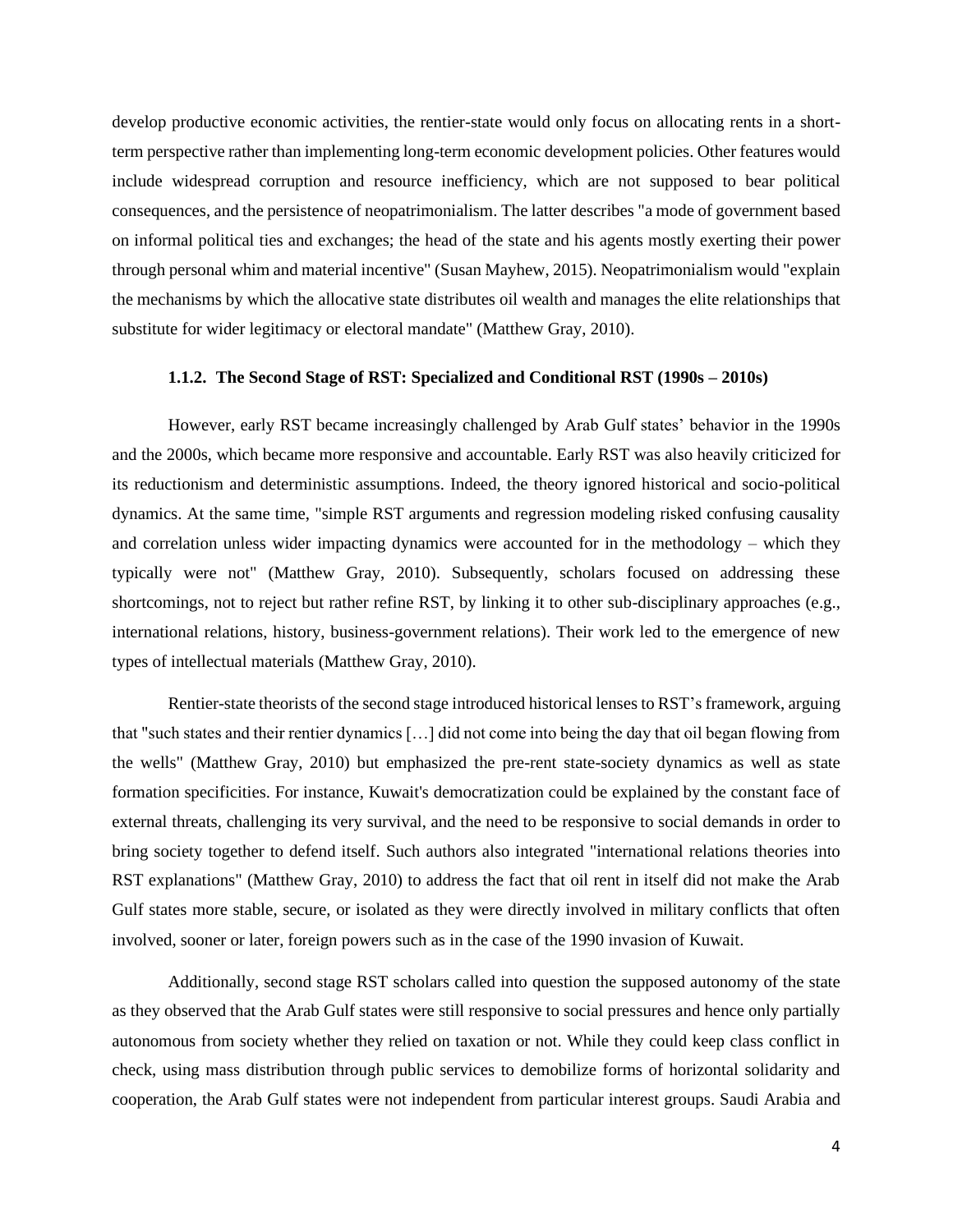the UAE constitute relevant examples. Despite the freedom enjoyed by the Saudi state, the kingdom remains heavily influenced by "elite structures, i.e., princes, senior officials, and clerics, among others" (Matthew Gray, 2010). In the early 1990s, the Emirati state pioneered state capitalism in the Gulf and engaged in significant economic reforms to diversify the emirates' economy away from hydrocarbons, open its economy to global markets and create new opportunities for its inhabitants. These changes were not motivated by immediate fiscal pressure but marked a shift in Emirati state behavior. The latter started to actively and proactively work to ensure its long-term survival and deal with social changes. The same need for responsiveness applies to other rentier-states, albeit in other forms. Rather than being all-present, rentier states proved to have varying roles across different scales.

### <span id="page-5-0"></span>**1.1.3. The Third Stage of RST: Late Rentierism (2010s – current)**

Between 2000 and 2010, scholars such as Steffen Hertog, Marc Valeri, Calvert Jones, and Michael Herb argued that rentierism should only be treated as an explanatory variable "rather than as a comprehensive explanation of the political structure in totality" (Matthew Gray, 2010). Based on their work, Matthew Gray gave birth to the third stage of RST, or "Late Rentierism." In the latter, Matthew Gray supports the abandonment of RST as "an explanation for [the Gulf's states] political orders and structures" (Matthew Gray, 2010), hence restricting its application to political dynamics.

Under Late Rentierism (LR), rentierism has become a changing feature of rentier states, a dynamic rather than a structural component of their regimes. It marks a partial disavowal of early RST, which was deemed to be "overambitious" (Matthew Gray, 2010) as it took sharp deterministic conclusions. By taking into account the critique of second phase RST scholars, Matthew Gray's theory includes "non-rent factors such as pre-rent historical dynamics and impacts, the types of rents earned by the state, and regional security problems or conflicts" (Matthew Gray, 2010) to explain variations between states and within the state. The author argues that the rentier state, that he defines as "a centralized state earning a large proportion of its income from unproductive external sources" (Matthew Gray, 2010), has incorporated "non-rentier aspects into [its] foreign relations, economic policies and relationship with society and with intermediary actors such as civil society groups" (Matthew Gray, 2010). Within late rentierism, rent remains the fundamental component to explain the functioning of the Arab Gulf states. However, it makes room for other characteristics resulting from historical processes such as "state maturity, globalization, development policies, population and employment pressures" (Matthew Gray, 2010). LRT explains the behavior of rentier states faced with various pressures from society and the rest of the world (e.g., economic, security, demographic, political), the need to be responsive to ensure their long-term survival without democratization. Besides, Matthew Gray put the Arab Gulf states into a global context, usually ignored by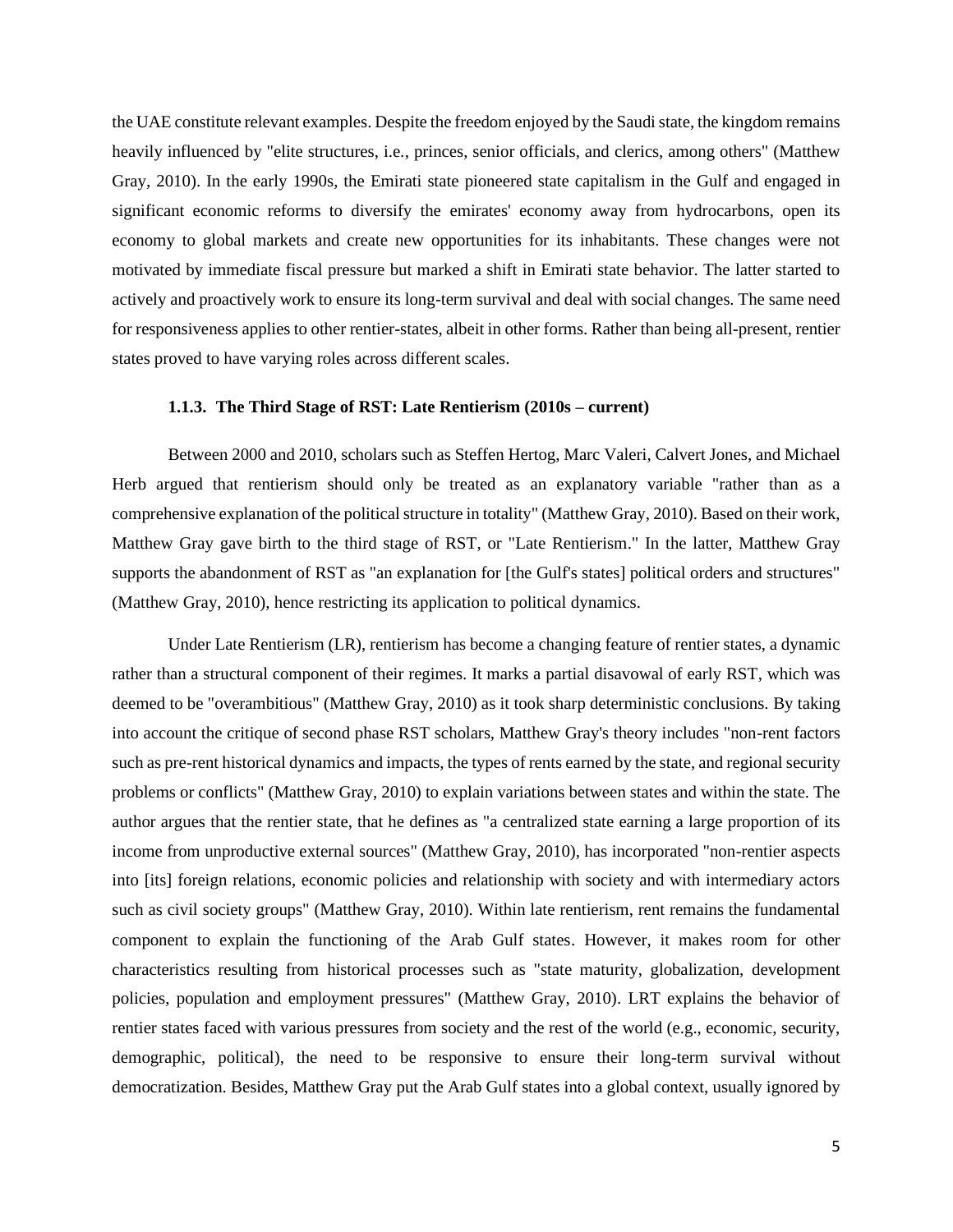RST. Indeed, globalization has acted as a powerful force that has had an impact on the international environment and the domestic environment. He concluded that the "traditional rentier bargain [is] under strain" (Matthew Gray, 2010), which led to the emergence of the late rentier state that embodies the following characteristics: (1) responsive but undemocratic; (2) open to globalization but still protectionist; (3) active in the economic and development policy realm; (4) energy-driven rather than an energy-centric; (5) entrepreneurial with strong involvement of the state in managing the economy (Matthew Gray, 2010).

Despite these refinements, that is to say, the shift from a mechanical to a more dynamic perspective, and the incorporation of second stage RST contributions, LRT scholars did not challenge the fundamental assumptions of Rentier State Theory. They instead "focused on assessing its predictive and descriptive powers, and generally avoided a critical examination of its basic theoretical assumptions concerning state and class" (Adam Hanieh, 2015). In their perspective, and despite substantial concessions, the state remains the essential "starting point," the reason for the social relations that have developed in the Arab Gulf countries. Furthermore, while scholars have increasingly taken into account the internalization of "external factors," such as globalization, there is yet to be "a complete break with the implicit methodological nationalism of much social science theorization" (Adam Hanieh, 2015) that views the Arabian Peninsula as a collection of individual nation-states. Their theoretical framework, derived from neo-Weberian sociology and neo-Kantian thought, is not without significance, as we will see below.

### <span id="page-6-0"></span>**1.2. Epistemological Critique**

## <span id="page-6-1"></span>**1.2.1. Neo-Weberianism**

Rentier State Theory's epistemological foundations are rooted in a neo-Weberian framework that becomes particularly apparent through the theory's approach to state and society. Its axiomatic assumptions frame reality as a collection of self-contained and disconnected objects at the expense of their relations.

Relying on methodological individualism, neo-Weberianism focuses on individual components, such as motivations, interests and mindsets, rather than group dynamics to explain social patterns. This approach relies on the making of ideal-types<sup>1</sup> to which objects can be compared. Neo-Weberian categories are self-contained, disconnected, opposed to one another. This perspective emphasizes the endogenous properties of the objects severed from the relations that are determinant to understand their nature. It translates into a sharp separation between an object's internal and external dimensions, dismissing the

 $1$  An ideal-type is "an abstraction of features from empirical reality and their embodiment into a unified conceptual scheme of hypothetical validity" (Merriam-Webster, 2021) such as the state or bureaucracy, in order to draw comparisons with existing observations.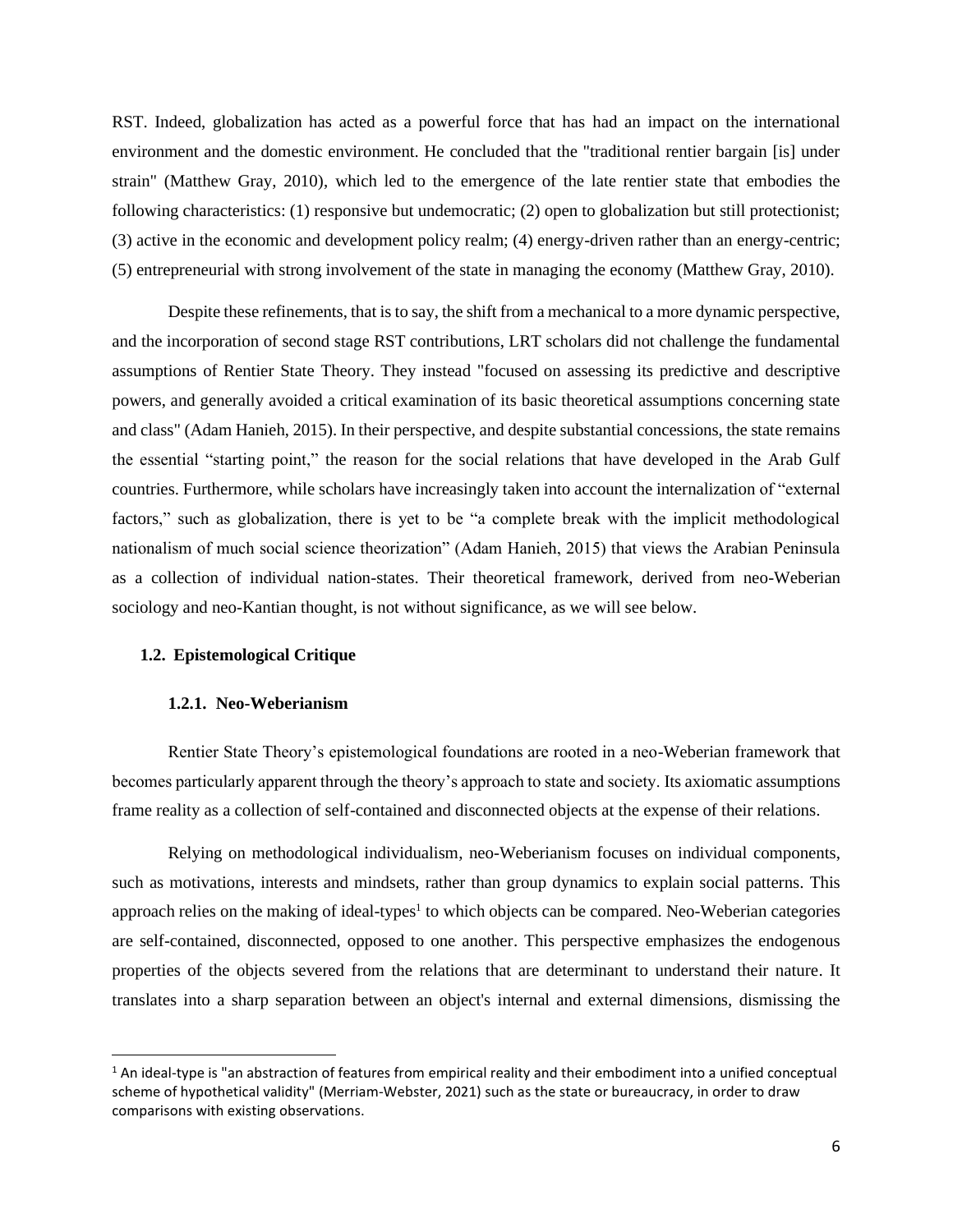internalization of external factors. Rather than shifting and varying boundaries, neo-Weberian conceptualizations are rigid. Hence, RST scholars tend to view society as "a collection of individual social actors" (Adam Hanieh, 2011) who are set apart by their social status determined by wealth, power, and prestige. The neo-Weberian account stresses that society is shaped by individuals rather than shaping individuals. These actors are apprehended as interest groups, such as merchants, bureaucrats and princes, rather than broader constitutive elements of a whole, such as social classes. As a result, the neo-Weberian framework falls into a nominalist perspective "where 'classes' are defined atheoretically by aggregating individuals (or households) according to their positions on at least one dimension of inequality and, perhaps, also on other putatively socially significant dimension" (Jon Gubbay, 1997) rather than "by relational class schema [that] is one deriving from a theory about society as a totality which identifies relations between 'classes' as crucial to its dynamics" (Jon Gubbay, 1997). In addition, similarities shared by social groups, defined ad hoc rather than by fundamental social dynamics, are disregarded. The embedment of these objects and individuals into a wider set of social relations is diminished, which leads neo-Weberianism to assume their autonomy from other objects. Thus, the latter tend to be framed as exceptional rather than the particular reflection of broader social relations that constitute the whole. While this framework is helpful to make precise distinctions between social groups, it is noteworthy that "despite being differently located within the overall flow of surplus-value, similarities in their market and work situations justify them being treated as fractions of a single class rather than as different classes" (Jon Gubbay, 1997). These relations can be revealed through a closer examination of the underlying production relationships, and the contradictions that result from it, which the neo-Weberian framework typically ignores.

### <span id="page-7-0"></span>**1.2.2. Neo-Kantianism**

Neo-Weberianism, and much of social science theorization, is "strongly marked by neo-Kantian idealism" (Craig Calhoun, 2002) which takes the subject as the starting point of knowledge, severed from its relations with the whole, and not as a result of historical social processes. This perspective posits that reality can only be known through its relation with the subject, hence only partially. Although Kantianism has been essential for the progress of modern science, by reconciling empiricism<sup>2</sup> and rationalism<sup>3</sup>, it has set the presupposed frontiers of what it is possible to know from an idealist realization.

According to Michel Clouscard, neo-Kantianism is characterized by four axiomatic assumptions: (1) the dichotomy between the "thing-in-itself" or noumena and the phenomena or experience, which serves as a basis to reject any attempt to understand reality as a whole rather than through isolated parts; (2) the

 $<sup>2</sup>$  Empiricism stresses that human knowledge is based on observation and experience rather than reasoning.</sup>

<sup>&</sup>lt;sup>3</sup> Rationalism stresses that human knowledge is based on reasoning rather than experience.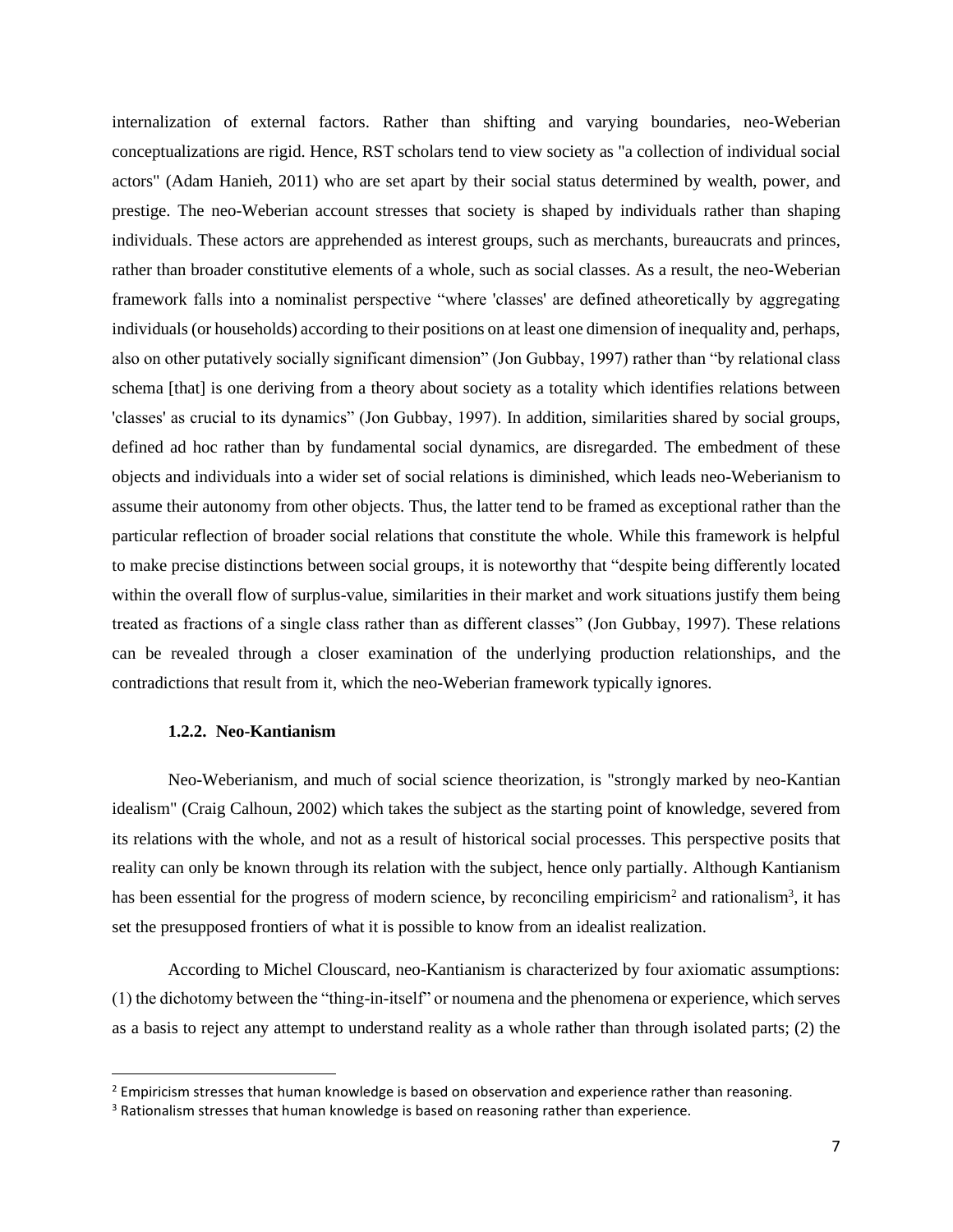dichotomy between transcendental formalism and transcendental empiricism, that is the division between abstraction and concretization; (3) the donation of the perceived thing by the antepredicate, that is the fundamental prevalence of explanative structures before any form of human rationalization; (4) the donation of the perceived thing by the signifier, that is the word naming the object rather than the object itself (Michel Clouscard, 2006). From a neo-Kantian perspective, knowledge is defined as the correspondence between the subject's belief and reality. It can only be built through the relationship held between the subject towards its object. The subject uses distorting mediums (i.e., concepts, senses) to capture phenomenon that partially reflect the objective reality which remains out of sight. As a result, it becomes impossible to think about an objective and totalizing understanding of reality.

Friedrich Hegel argues that the dead angle of neo-Kantianism is its conceptualization of the subject as an idealist "starting point" severed from the reality and social processes. Rather the subject should be understood as an integral part of the whole that emerges through the relations held between the objects, which includes the subject. The latter is the result and not the starting point of social processes. It is submitted to historical changes and contingencies. The essence of the argument lies in Karl Marx and Friedrich Engels' philosophy of internal relations. While neo-Kantian proponents tend to see the world as a collection of self-contained and disconnected parts, they deny their relations. It is rather important to acknowledge that "relations existing between objects should not be considered external to the objects themselves but as part of what actually constitutes them" (Adam Hanieh, 2013) and that the "relationships in which all things are embedded do not exist "outside" these objects (or externally) but are intrinsic to their very nature" (Adam Hanieh, 2013). Each object, including the subject, is the result of its relations with all the parts constituting the whole. These relations are continuously evolving, making change the only real permanence. The whole emerge from these relations as the totalization of all processes, both produced and reflected by its particular parts, the accurate but ever changing picture of reality. These relations are driven by their dialectical contradictions, eventually moving beyond them by retaining their useful part and abandoning their limitations. As the subject is an integral part of the whole, the quest for knowledge as the correspondence between belief and reality is "logically absurd […] since every such search must end with some belief about whether the correspondence holds, in which case one has not advanced beyond belief" (Encyclopedia Britannica, 2021). This perspective not only makes the objective reality accessible through the study of things by all their dimensions, but also call into question RST "isolated categories presented to us by the empirical world (such as the authoritarian state) toward an attempt to comprehend reality through the totality of internally related parts" (Adam Hanieh, 2013).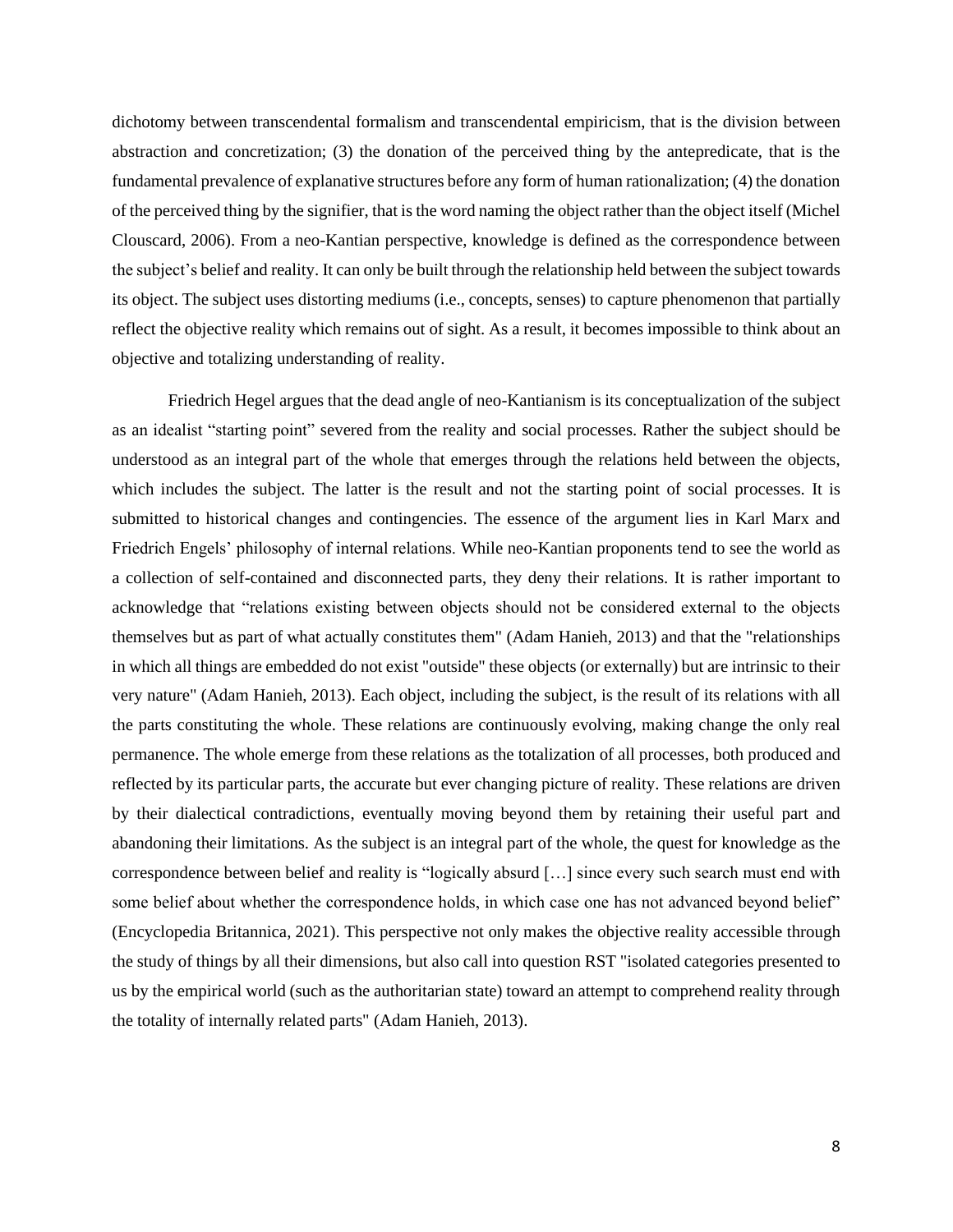#### <span id="page-9-0"></span>**1.2.3. State, Society, and Oil**

The neo-Weberian and neo-Kantian roots of RST have practical implications that result in a problematic understanding of the state, society and oil, as well as the relationship that links and constitutes one another. By dismissing their internal relations, taking the state and oil as starting points, RST proponents do not adequately capture the reality of the Arab Gulf states.

RST is characterized by a sharp distinction between the state – the political or public sphere – and civil society – the economic or private sphere. The state is defined by its "monopoly over the legitimate use of force within a given territory" (Max Weber, 1978) while civil society is made of "institutions autonomous from the state which facilitate orderly economic, political and social activity" (Richard Norton, 2001). Society is understood as the aggregation of individual actors pursuing their interests.

The line of thought of RST can be summarized as follows. Applied to the Arabian Peninsula, the theory frames the state as a "separate object – severed from the class relations of Gulf society – with politics interpreted as the struggle over this object" (Adam Hanieh, 2011) to which various interest groups, such as the ruling family and the merchants, participate. Institutions are presented as "the determinant, a priori, factor driving the characteristics of wider social patterns" (Adam Hanieh, 2015) which makes the categories of "class and capitalism either disappear from view" or "considered derivate and subordinate to the policies of the state" (Adam Hanieh, 2015). From the perspective of RST, reality is produced and reproduced primarily as the result of the choices made by the state apparatus and the ruling family. The centrality of the state in producing social life is tremendously reinforced by the presence of oil and gas that provides an unrivaled advantage to the state. The latter would be able to finance its expenditure without having to worry much about socio-political pressures that could be either bought off or suppressed – sidelining civil society, discouraging private capital and preventing democratization.

In contrast, giving primacy to internal relations, by positing that "the relations existing between objects are not considered external to the objects themselves, but are part of what constitutes those objects as they actually exist" (Bertell Ollman, 2003) provides a different picture. It appears that Rentier State Theory fetishizes both oil and the state by treating them as autonomous rather than involved in a mutually constitutive relationship. Fetishization is the situation where the "relationship between people takes the character of a thing and thus acquires a 'phantom objectivity,' an autonomy that seems so strictly rational and all-embracing as to conceal every trace of its fundamental nature" (Lukacs, 1968).

In the case of oil, the latter is fetishized as RST "attempts to explain patterns of social development through the presence (or absence) of a commodity rather than understanding the significance given to that commodity by the (global) social relations within which it is embedded" (Engin Sune, 2012). The mere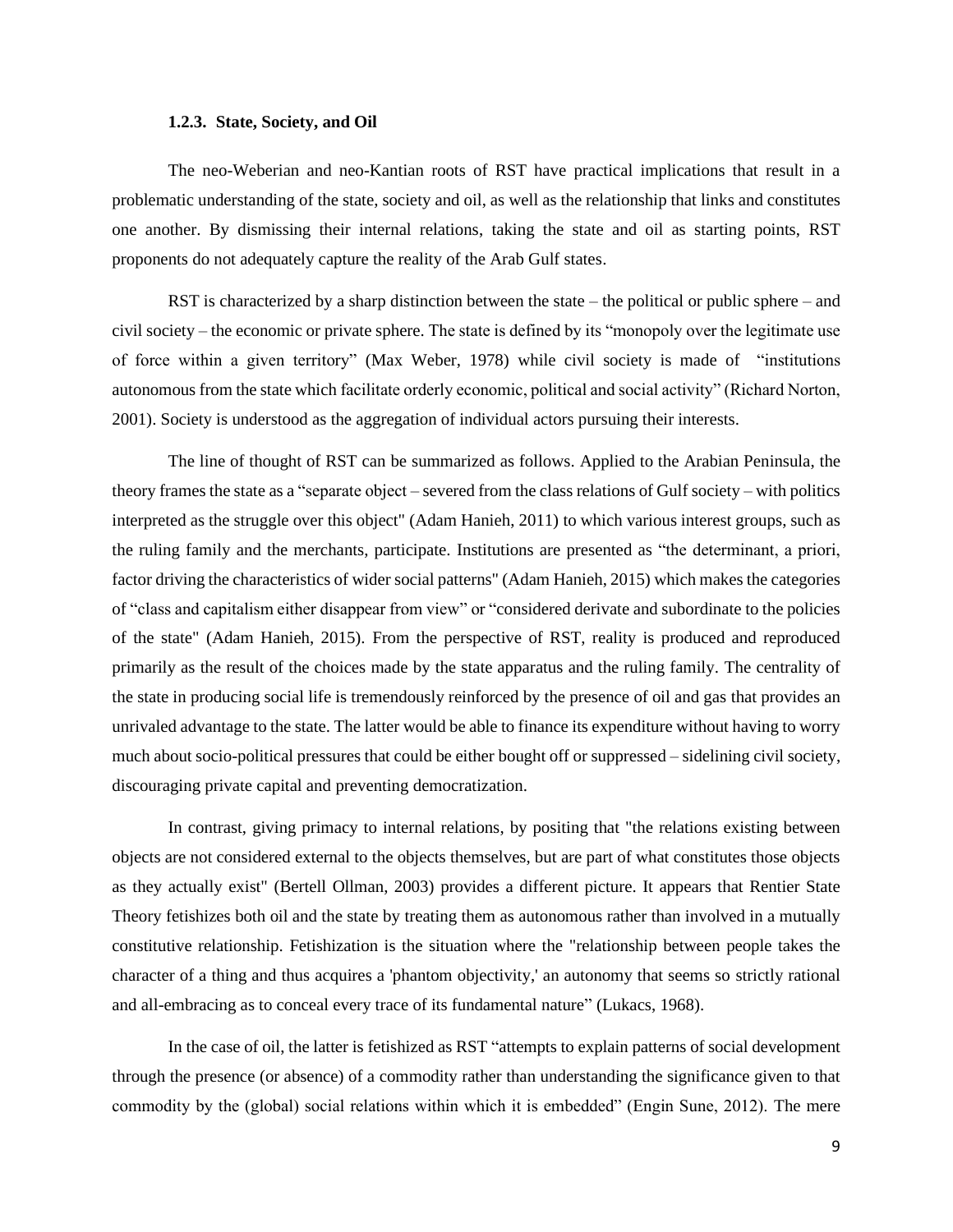presence of oil is not the reason for the particular meaning given to this commodity. Oil needs to be replaced within the broader picture of "hydrocarbon-based global capitalism" in which hydrocarbons play a critical role to sustain the endless drive for capital accumulation of the system as a whole. The meaning of oil was not the same 200 years ago because it is not determined by its own properties but by the set of relations in which it is embedded varying in space and time. This perspective also contributes to explain the relations that ties the Arabian Peninsula with other countries.

In the case of the state, it is perceived as distinct from society and taken as the starting point of social processes rather than the result of the same. Even as Late Rentierism takes into some external or preoil factors into account, the state remains the driving force of the Arab Gulf countries. A closer examination of state-society internal relations reveals that the state is rather the specific expression of these relations throughout all scales, from within, the Arabian Peninsula and the global scale. In other words, it is the contradiction "between universal and particular interests" (Karl Marx, 1994), a mediating link within and outside of the Gulf, rather than their starting point. Within this perspective, the state is "a particular expression of class formation" which translates in a "set of social relations that is continually in the process of coming-into-being" (Adam Hanieh, 2011). This perspective does not dismiss the contingency of individual actors but acknowledges that their actions' outcomes are constrained and shaped by broader trajectories. State and society emerge from a mutually constitutive relationship.

Consequently, the state apparatus cannot be portrayed as a "distinct or separate sphere that is external to the ruling class" (Adam Hanieh, 2011) but as "part of what it means for a ruling class to rule, that is…an essential feature of the class itself" (Ollman 2003). Albeit in competition, the capitalist class must be understood as inclusive of the ruling class, which often acts in a private capacity through the ownership of business ventures, but also the state apparatus, that articulates and manages the capitalist class' interests, and the business elites who own and control the means of production as well as new other groups. These boundaries are not rigid but shifting along with the development of social processes. The relations of production are the reason for the common interests bringing these groups together.

The apparent state autonomy from society can rather be explained as the consequence of the anarchic nature of production and exchange under capitalism "in which individuals are set against one another in pursuit of their private interests" (Adam Hanieh, 2011). This situation makes the common interests to the capitalist class difficult to adumbrate. This is why the capitalist state "acquires (and requires) a certain level of autonomy from individuals and factions within the capitalist class, in order to mediate the "common good" of capital as a whole" (Adam Hanieh, 2011). The common good of capital encompasses the following functions: "regulating the function of the market and labour, arbitrating disputes within the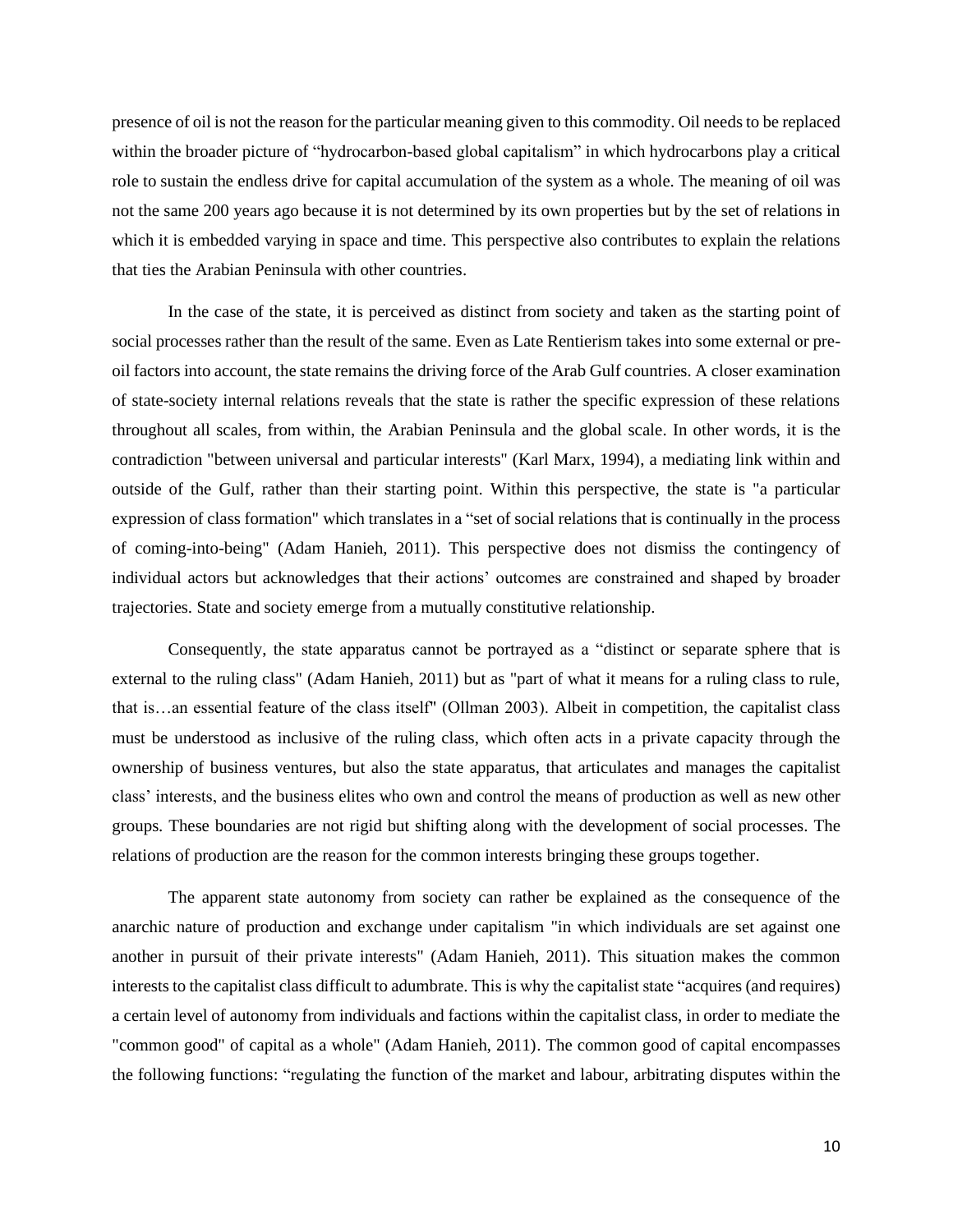capitalist class, securing the necessary infrastructure that no single capitalist could profitably provide, and managing the inevitable periods of crisis that emerge" (Adam Hanieh, 2011).

Drawing from the critique of RST epistemic foundations and conceptualizations, the paper will substitute a Marxian framework and introduce Marxist core theoretical conceptualizations. It will attempt to understand the processes of class formation that emerge alongside processes of capital accumulation and determine social relations over time. Mapping these social relations will pave the way to an exploration of the trajectories of the Arabian Peninsula.

### <span id="page-11-1"></span><span id="page-11-0"></span>**2. Bringing Capitalism Back In**

#### **2.1. Class-Formation in the Gulf**

### <span id="page-11-2"></span>**2.1.1. Theoretical Approach**

Adopting a framework from Marxian theory, the paper will take "seriously the Gulf states as capitalist and incorporate the process of Gulf regional integration" (Adam Hanieh, 2011) into the analysis. A return to the categories of capitalism, relations of production, capital, labour and class requires a more thorough explanation of Marxian conceptualizations and articulations to move forward.

The Marxian paradigm implies that the economic base, defined as the entirety of productive relationship or relations of production, is the determining element of history "in the last instance" (Friedrich Engels, 1890). Emerging from Karl Marx's observation that "human beings are distinguished from other animals through their repeated, purposeful application of labour on nature as a means of producing the necessary elements of survival" (Adam Hanieh, 2015), this view acknowledges labour as necessarily social and "distributed between different productive activities (in other words, a division of labour) as well as appropriated in specific ways" (Adam Hanieh, 2015). As productivity increases, production inevitably outweighs the necessary means of survival, resulting in a permanent and predictable social production surplus or profits. The latter leads to the emergence of social relations in a struggle for its control, resulting in the development of classes defined by their relationship to society's reproduction.

The socio-economic system in which this struggle takes place is capitalism, which can be defined as "a system of generalized commodity production in which the pursuit of profit becomes a necessary activity of the capitalist class" (Adam Hanieh, 2011). Capitalism is characterized by the private control of the means of production and productive resources (i.e., structures and equipment), who are also referred to as the capitalist class and "should be understood as inclusive of state personnel and individuals from the ruling family" (Adam Hanieh, 2011). In turn, the capitalist class domination is "challenged by the rise of the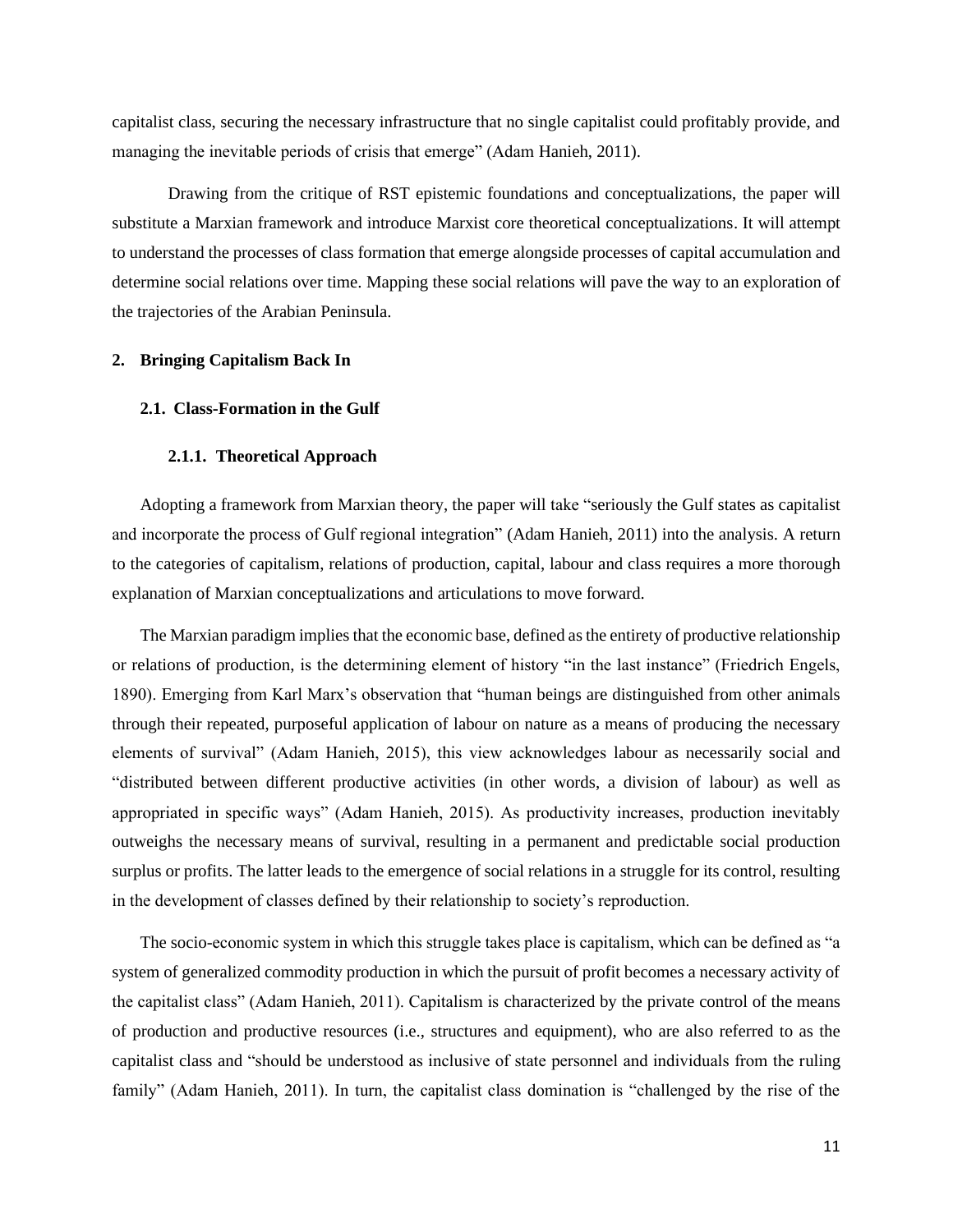working class, which, unlike the bourgeoisie, owns only its own labour and which, consequently, finds itself in intractable opposition to bourgeois society" (Craig Calhoun, 2002). The working class uses capital to produce goods and services but does not own the profits generated by their work. These goods and services are exchanged at a higher value than their cost of production, which enables the capitalist class to realize profits and accumulate capital, the activity that enables capitalist societies to produce and reproduce themselves. In other words, "the working class produces the goods it consumes" while the capitalist class "consumes more than it produces" (Michel Clouscard, 2007).

Concomitantly and ultimately, relations of productions shape the superstructure that "refers to the political, legal, religious, and cultural institutions" (Craig Calhoun, 2002). The relationship between the base and the superstructure should on no account be understood as mechanical and unrequited as highlighted by Friedrich Engels in his letter to J. Bloch on September 20, 1890: "It is not, as people try here and there conveniently to imagine, that the economic position produces an automatic effect. Men make their history themselves, only in given surroundings which condition it and on the basis of actual relations already existing, among which the economic relations, however much they may be influenced by the other political and ideological ones, are still ultimately the decisive ones" (Martin Needleman & Carolyn Needleman, 1969). Besides, the superstructure is "historically variable and frequently unevenly developed across different areas of societal activity" (Craig Calhoun, 2002). According to Antonio Gramsci, the relationship between the base and the superstructure is dialectically characterized by "the role that culture and leading cultural actors – intellectuals – [play] in reinforcing or challenging the social order" by fabricating consent to the capitalist class ideology "through education and other cultural means" (Craig Calhoun, 2002). The rule of the capitalist class is therefore enforced by its ability to "spread its ideas among groups who [do] not share its economic interests" which Gramsci refers to as the "the struggle for hegemony" (Craig Calhoun, 2002). This point is important because it makes room for reciprocity between the base and the superstructure, but also for "individual and group agency" (Craig Calhoun, 2002).

### <span id="page-12-0"></span>**2.1.2. Capital**

Understanding the Arab Gulf countries as capitalist requires to map the social relations that have emerged alongside the development of capitalism in the region. Such approach implies the exploration of the Gulf circuits of capital accumulation (i.e., productive, commercial, and financial circuits) throughout all scales, that is to say within and outside the Gulf.

The Gulf capitalist class has emerged as the regional expression of the dynamics "underpinning the development of global capitalism" (Adam Hanieh, 2011). Thus, it is closely associated with the development of the capitalist world market in the postwar period. While oil is "the major factor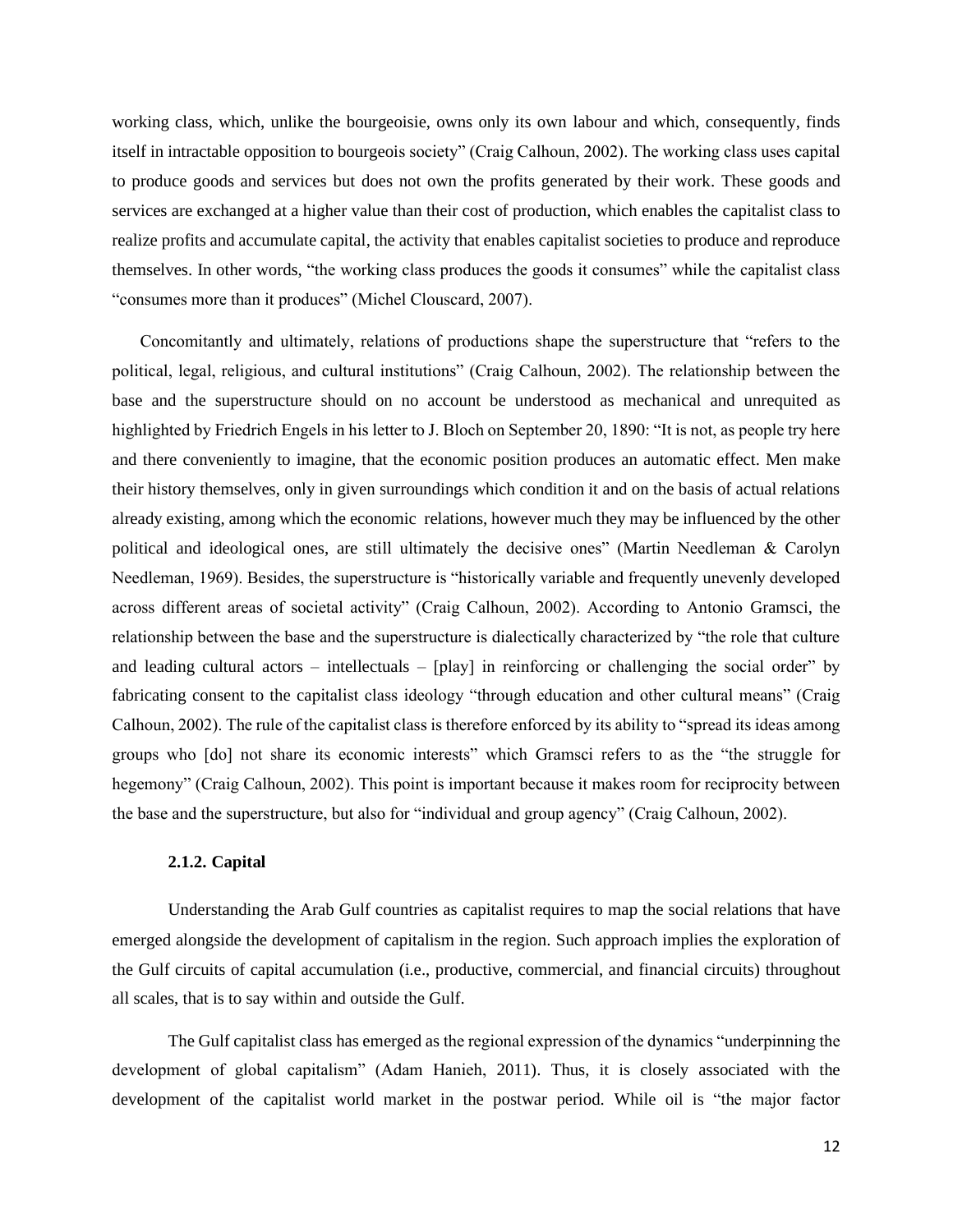differentiating the region from any other in the world" (Adam Hanieh, 2011), it is not the reason for the Gulf socio-economic and political patterns, but needs to be understood within the "wider motion and tendencies of the capitalist world market that confer a particular meaning to oil as a commodity centrally located within the reproduction of the system as a whole" (Adam Hanieh, 2011). In the aftermath of the Second World War, the world industrial energy regime shifted from coal to oil and gas. These hydrocarbons demonstrated their superiority in terms of portability and industrial applications (i.e., fuels, plastics, synthetics, chemicals) for civilian and military uses. Oil and gas were also "politically more reliable" (Adam Hanieh, 2015) as the coal sector was highly unionized and required more workers. Additionally, the relations that emerge from oil and gas extraction and sales were mutually beneficial as financial surplus contributed to the development of global finance (i.e., European and American financial sectors). The Arabian Peninsula benefited from the ownership of the world's largest oil and gas reserves (i.e., 50% of proven oil world reserve and 47% of proven gas world reserve) and its integration into the international system through the enduring hegemony of the British, and later on the United States of America.

The exploitation of these resources led to tremendous changes for the Arab Gulf countries that developed from "an economy based largely on pearling, entrepot trade, and some agriculture, into a core zone of the global political economy" (Adam Hanieh, 2015). The productive circuit of capital accumulation developed around the hydrocarbon industry. The latter being the preserve of the ruling class, the Gulf capitalist class, notably the merchant families, pursued accumulation opportunities "in other industries that were either derivative to the oil sector or were initiated with state assistance from accrued oil revenues" (Adam Hanieh, 2011) such as construction, cement, aluminum, steel and petrochemicals. The state and the ruling family played a key role in the development of the commercial circuit, as profit-making opportunities were "largely connected to the possession of rights to import and distribute foreign commodities – automobiles, food stuffs, technology, basic consumer goods, and so forth" (Adam Hanieh, 2011). These specific patterns of capital accumulation transformed the Gulf economic actors from "state-supported and family-based trading groups in the 1960s and 1970s to the domination of a few massive conglomerates in the contemporary period" (Adam Hanieh, 2011). Closely tied to the state and the ruling family, which also participate in economic activities in private capacity (e.g., the UAE Department of Private Affairs managing the ruling family's private wealth) while occupying official positions, these conglomerates have been strongly supported in their development and still rely on the state for profitable market segments. It is noteworthy that state involvement in the development of the capitalist class is not unique to the Gulf but common to most capitalist states. England and Russia did follow similar patterns and created the conditions for capitalism to develop. That is not to say that the "accumulation of capital does not automatically reproduce itself through contingent choices of state officials" (Adam Hanieh, 2011). Rather it relies on the systemization and institutionalization of its circuits, the development of social relations that are not driven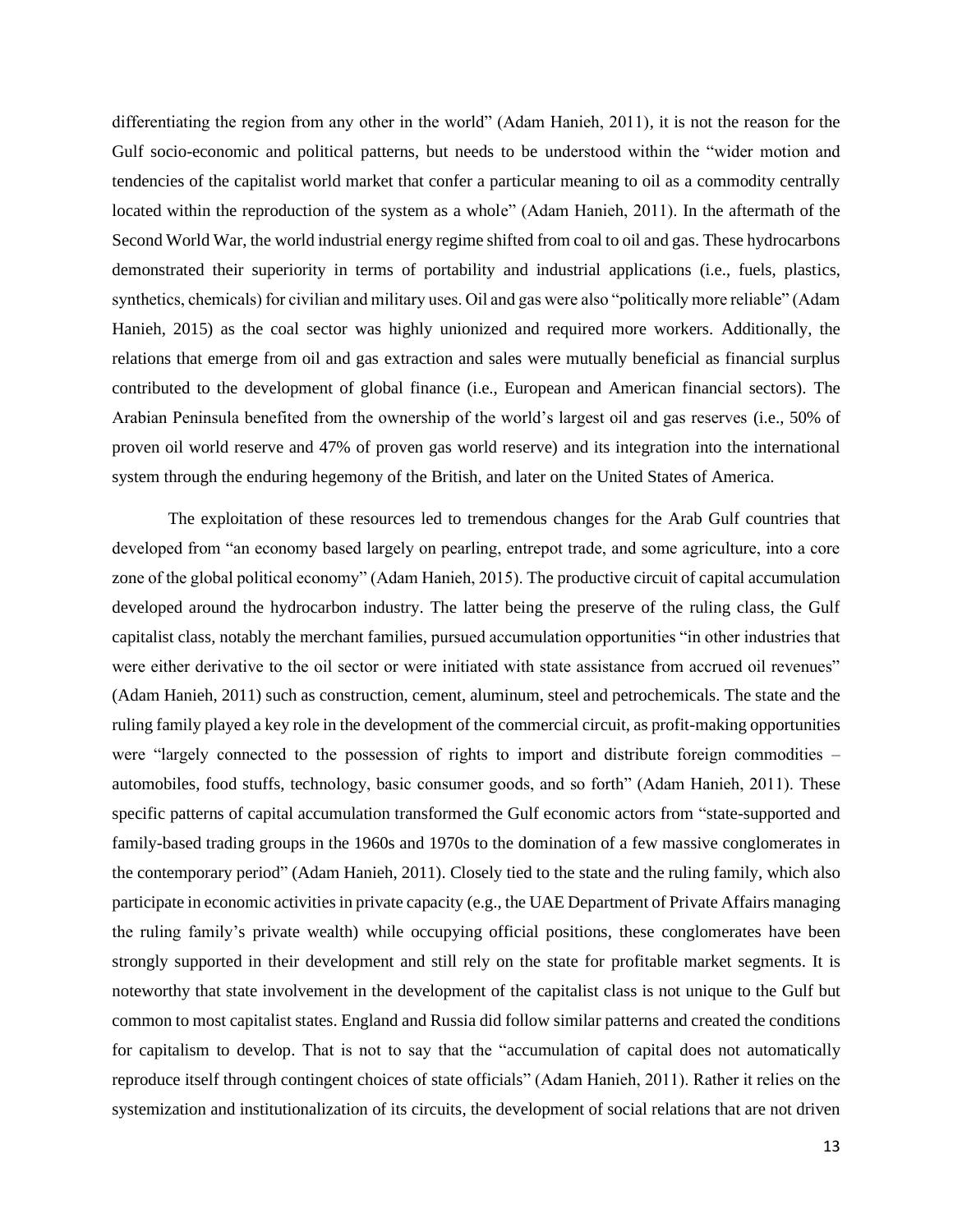by the will of the state. Finally, the productive and commercial circuits are connected with the financial circuit. Financial surplus derived from these circuits are invested to generate new opportunities of capital accumulation (i.e., private equity, Islamic finance, state pension funds, other investment authorities and firms). The three circuits of capital accumulation are tightly interconnected as financial surplus flow to industrial and construction activities, producing commodities for business needs that are in turn generating more financial surplus in the wider and expanding global finance architecture.



**Gulf Business Conglomerates** 



# <span id="page-14-0"></span>**2.1.3. Labour**

The Gulf capitalist class did not emerge ex nihilo but requires "a laboring class that produces (and reproduces) capital itself" (Adam Hanieh, 2011). Usually dismissed by RST scholars, the exploitation of foreign labour is central and critical to the reproduction and survival of Gulf capitalism over time, and beyond the reproduction of the global capitalist market.

In 2019, the United Nations (UN) estimated that the Gulf Cooperation Council (GCC) countries (i.e., Saudi Arabia, UAE, Kuwait, Qatar, Bahrain, Oman) hosted about 30 million foreign workers (ILO, 2021). In these countries, the proportion of foreign workers as a share of the total population averages 70.4%, the highest in the world (ILO, 2021). In the UAE and Qatar, the share of non-national even reaches respectively 87.9% and 78.7% of the total population (ILO, 2021). This situation creates linkages of dependence towards GCC countries which are the top emitter of remittances in the world, with an outflow of about \$120 billion in 2019. It also highlights a peculiar feature of Gulf capitalism in which the workforce is mostly from abroad which facilitates their deployment and control, specifically through the "kafala system, a work visa arrangement that essentially blinds the migrant to a sponsor (known as a kafeel) and prevents them from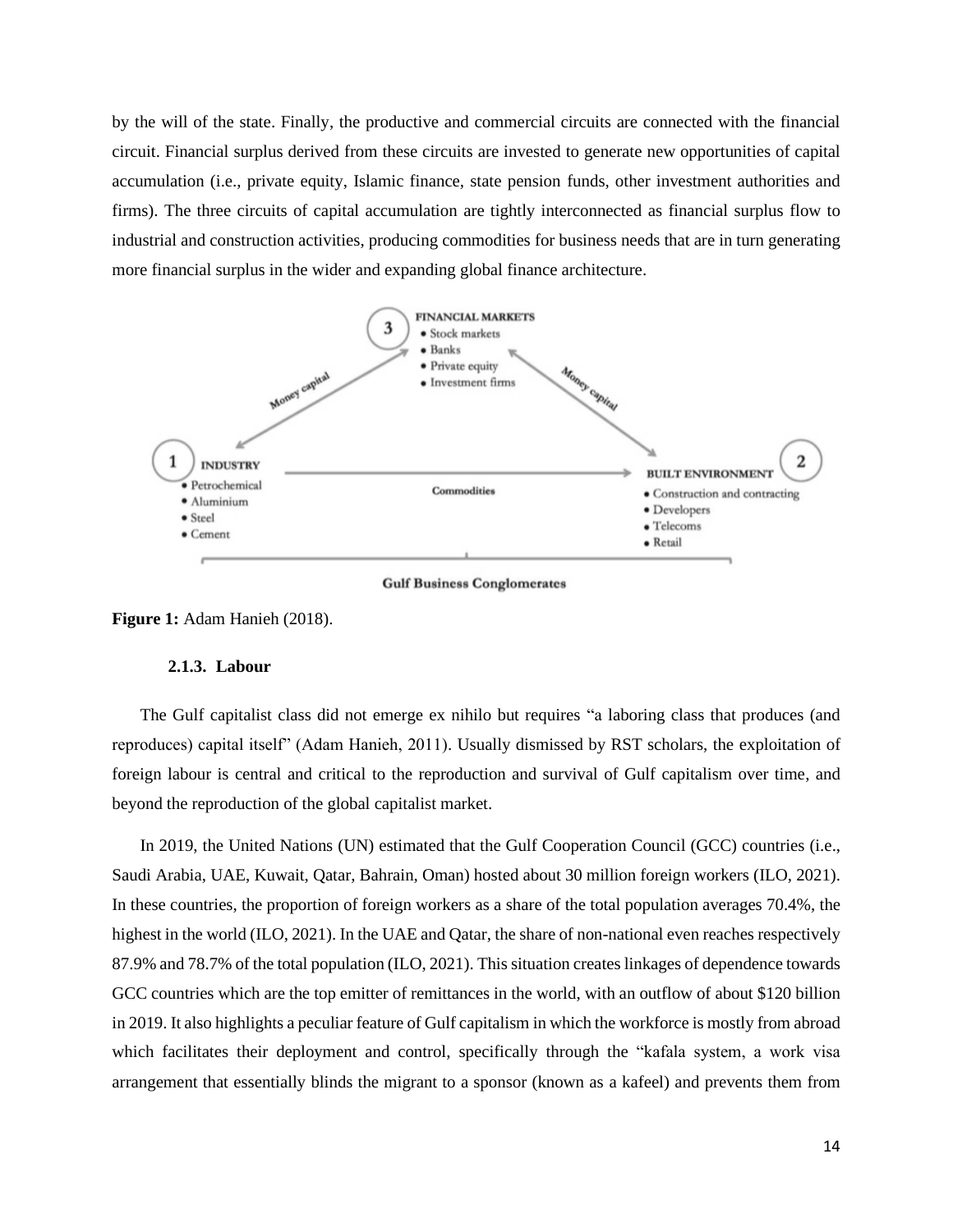seeking work elsewhere" (Adam Hanieh, 2015). The state plays a key role in organizing the exploitation of foreign labour by granting the right to be a kafeel to citizens and businesses. This situation does not only delegate citizens and private actors "the right to control the entry and employment of a migrant" (Adam Hanieh, 2015), it also strengthens the position of the ruling family which arbitrates the competition over kafeel rights. Thus, Gulf citizens are subcontracted the disciplining of labour, benefiting from a profitable income extracted under degraded working conditions (i.e., low wages with no minimum, low security and safety, long working hours, restriction of movement, risk of arrest and deportation). These economic relations are enforced by the superstructure (i.e., freedom restriction laws, denied access to citizenship, racialized discourse framing migrants as a threat) to prevent migrant workers from organizing collectively and protest for their rights while comforting Gulf citizens in their position. The foreign workforce, critical to the functioning of the private sector is over-represented in the Gulf working class while nationals are mostly employed in the public sector where they benefit from higher wages, additional benefits, integrate networks of patronage bringing many privileges, resulting in their binding to the existing order.

This peculiar feature of Gulf capitalism, namely high levels of control of the foreign workforce, is not accidental but enables the Arab Gulf countries to "avert, displace, and overcome crisis tendencies" (David Harvey, 1999) of capitalism. To overcome the difficulties arising from a depreciation of their socioeconomic position, the Arab Gulf countries use a "spatial fix" (Adam Hanieh, 2011) by controlling the outflows and inflows of foreign workers. Over the years, the Gulf has created the conditions for the persistence of a large "reserve army of labour" made of job-seekers in competition with each others across the Middle East and South Asia. This situation has enabled GCC countries to (1) increase the intensity of exploitation due to degraded working conditions, (2) determine the wage levels primarily on the basis of workers' home country conditions rather than the country in which they work, (3) shut down projects and deport workers back to their home country if necessary, decreasing the costs arising from economic crises, and (4) halt protest movements (Adam Hanieh, 2011). The aftermath of the 2008 Dubai real estate bubble, or more recently the Covid-19 global crisis, are particularly illustrative. The UAE and other Gulf countries rely on the intensification of exploitation and the expulsion of foreign workers to go through these hardships, and displace the crisis to countries supplying the region with cheap labour. In 2020, an internal UN memo stated that Saudi Arabia was expected to deport 200 000 Ethiopian workers (Reuters, 2020). In addition, the spatial fix is not only used as a crisis management tool but also as a day-to-day demobilization instrument. Rather than the absence of taxation, the pressures for socio-political changes are weak probably because they are bought off – as citizens benefit from well-paid and comfortable jobs in the public sector – and suppressed, displaced outside of the Gulf – as foreign workers are severely controlled. The case of Saudi Arabia is illustrative of a visible pattern across the Gulf. While in the early 1960s, the country's workforce was composed at 90% of Saudi nationals, mostly, forcibly sedentarized tribes (Tim Niblock,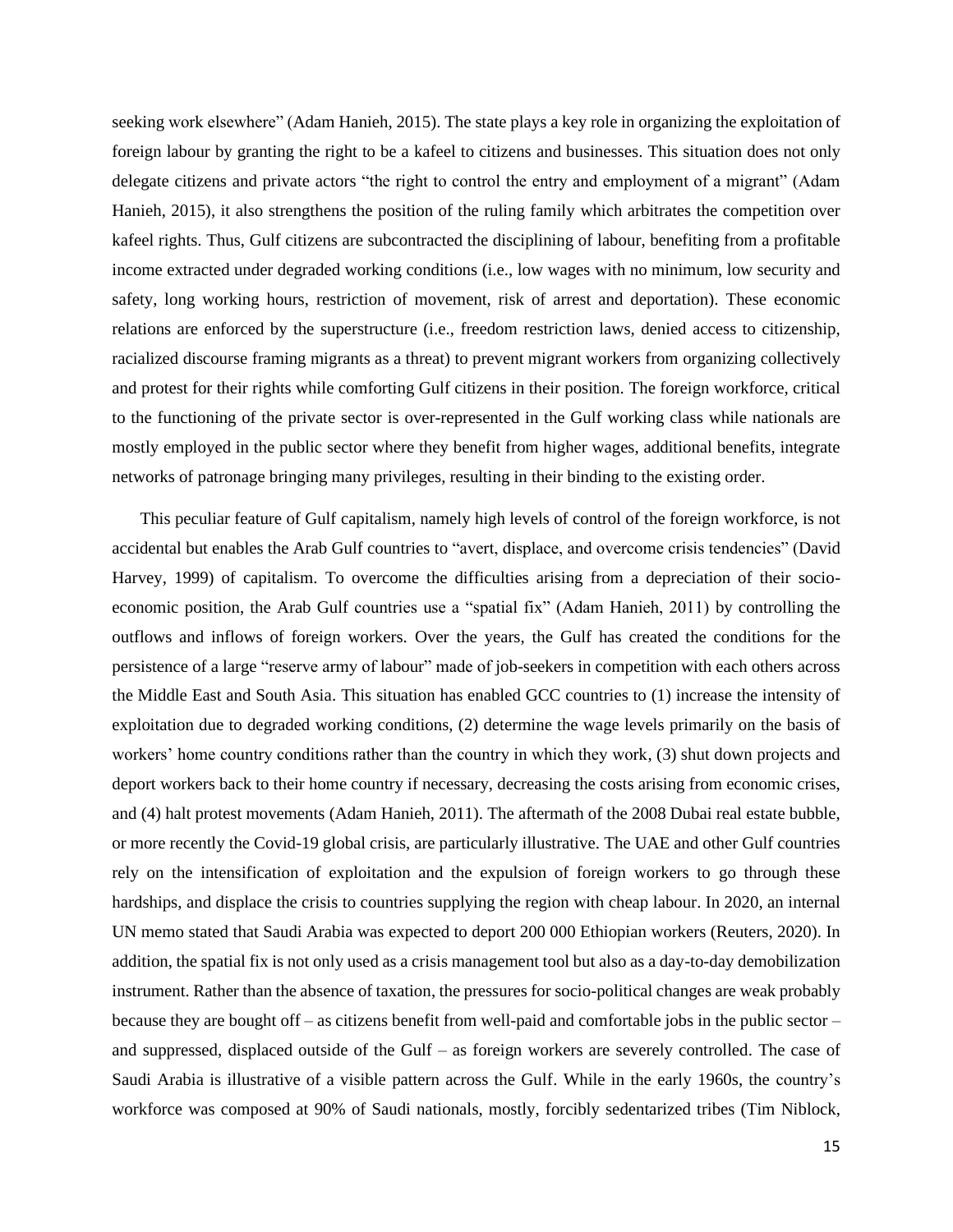2007), in the 1980s, foreign workers composed 50.7% of the total, and continued later on to represent an even greater share of it. The exploitation of Saudi nationals was substituted with the exploitation of foreign workers to avoid the emergence of a national proletariat. However, the foreign workforce, that was mostly drawn from Arab countries at the time, became increasingly politicized and claimed the right to stay with their families in the Gulf. By the mid-1980s, in order to prevent further horizontal mobilizations, Gulf countries "had begun to shift migrant labour flows away from Arab countries toward the Indian subcontinent" (Adam Hanieh, 2011), creating new divisions along ethnic and religious lines to make the development of solidarity between workers more difficult. In contrast, Iraq and Iran that cannot rely on the spatial fix experienced the development of strong horizontal mobilizations.

Mapping the patterns of capital accumulation through the circuits of capital and labour made visible the social relations emerging in the Arabian Peninsula. This analysis required to reject RST sharp distinctions between the state, society, and capital while replacing oil and labour in their respective broader contexts. Indeed, while this development path was made possible by the low levels of population and the relations characterizing Gulf pre-capitalist societies, these factors did not explain alone this particular feature of Gulf capitalism that rather reflected the wider tendencies of the global market. This will become particularly visible as we will dive into an exploration of the long-term trajectories undertaken by the Arab Gulf countries in global capitalism and outline the future of the region.

#### <span id="page-16-0"></span>**2.2. Trajectories**

# <span id="page-16-1"></span>**2.2.1. Internationalization of Capital (1950 – 1990)**

Throughout all stages of economic internationalization, the Gulf has "become increasingly central to the functioning of the overall system" (Adam Hanieh, 2018). Rather than the mere presence of oil, the rise of the Gulf reflects the wider tendencies and needs of capitalist development at the global scale. This process is tightly intertwined with the domination of the US as the leader of global capitalism.

Following the destruction of capital that occurred during the Second World War, the global economy experienced a period of steady and strong economic growth. From 1950 to 1970, the reshuffle enabled by the "creative destruction" of the pre-war economy enabled world capitalism to reach new heights with growth rates averaging 4% to 5% and profits rising from 10% to more than 30% in Europe and North America (Duménil, Glick, and Levy, 1992). Along with the domination of the United States, the post-war global economy was also characterized by "increasing intercapitalist competition and rivalry […] as both Japan and West Germany completed their reconstruction after the war" (Adam Hanieh, 2011) which translated in political conflicts for resources and markets around the world. This rivalry was coupled with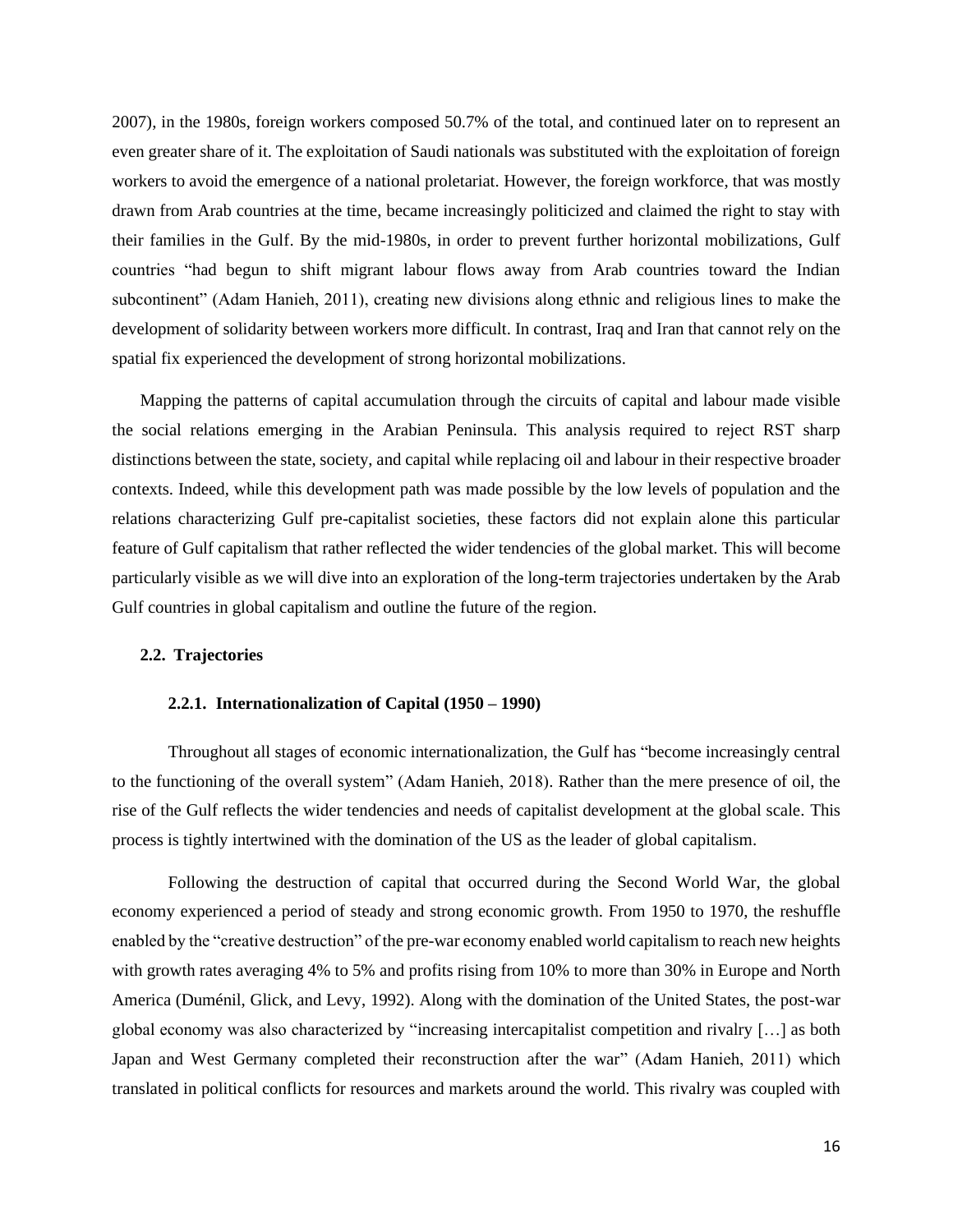shared interests against the Communist Bloc that propelled the US as a hegemon guaranteeing the stability of the world capitalist market. The economic reconstruction and development occurring throughout the period witnessed the rise of industries, activities and practices relying on hydrocarbons and raw materials for their reproduction such as the manufacturing sector, the petrochemicals industry, the shift to fertilizers and pesticides in the agricultural sector, and the rise of individual means of transportation. As oil and gas supply became strategic, the Arab Gulf states were propelled at the centre of the capitalist economy and integrated into the international system led by the United States. The latter continuously reinforced its military, political and economic presence in the region. Initially controlled by "controlled by eight international oil companies" (Adam Hanieh, 2011) the oil supply started to shift to the hands of Gulf rulers in a process culminating with the creation of the Organization of Petroleum Exporting Countries (OPEC) in 1960 and the takeover of national oil companies by 1980.

The next phase of internationalization from 1970 onwards witnessed the development of large conglomerates in North America, Europe and East Asia expanding their activities at the global scale and the tremendous development of the financial sector. These processes were similarly reflected in the Arabian Peninsula as the development of the Gulf productive, commercial and financial circuits, outlined in 2.1.2 "Capital", was strongly associated with the rise of conglomerates and financial flows. Through increases in oil prices, hydrocarbons producers became the recipient of tremendous financial surplus that were key to the financialization and internationalization of the global economy. This rise was accompanied by the reinforcement of US political and military domination over the region to ensure the survival of the Gulf monarchies from popular unrest and other challenges. From 1970 to 1980, changes in the global organization of capital accumulation occurred through "a common set of economic policies adopted by governments of all leading capitalist states at the time" (Adam Hanieh, 2011), known as neoliberalism, in response of the economic difficulties experienced with the end of the "gold age". These policies resulted in the increased exploitation of labour through market deregulation, removing barriers to capital flows, privatization, higher levels of debts as the result of higher interest rates, wage reduction, de-unionization, and the rise of unemployment across the globe. These policies strengthened the reproduction of capitalism in the Gulf by enabling the constitution of a vast reserve army of labour and the generation of new opportunities and spaces of capital accumulation through the existing productive, commercial, and financial circuits. The deepening of these processes were enabled by the debt market, which was fuelled by oil financial surplus, in order "to finance industrialization and meet the rising cost of oil imports" (Adam Hanieh, 2011). As most countries' debt was held in dollars, the rise of US interest rates aggravated the former's indebtedness, forced in turn to ask international lenders for loans in exchange of the implementation of neoliberal policies that deepened the penetration of capital throughout all scales.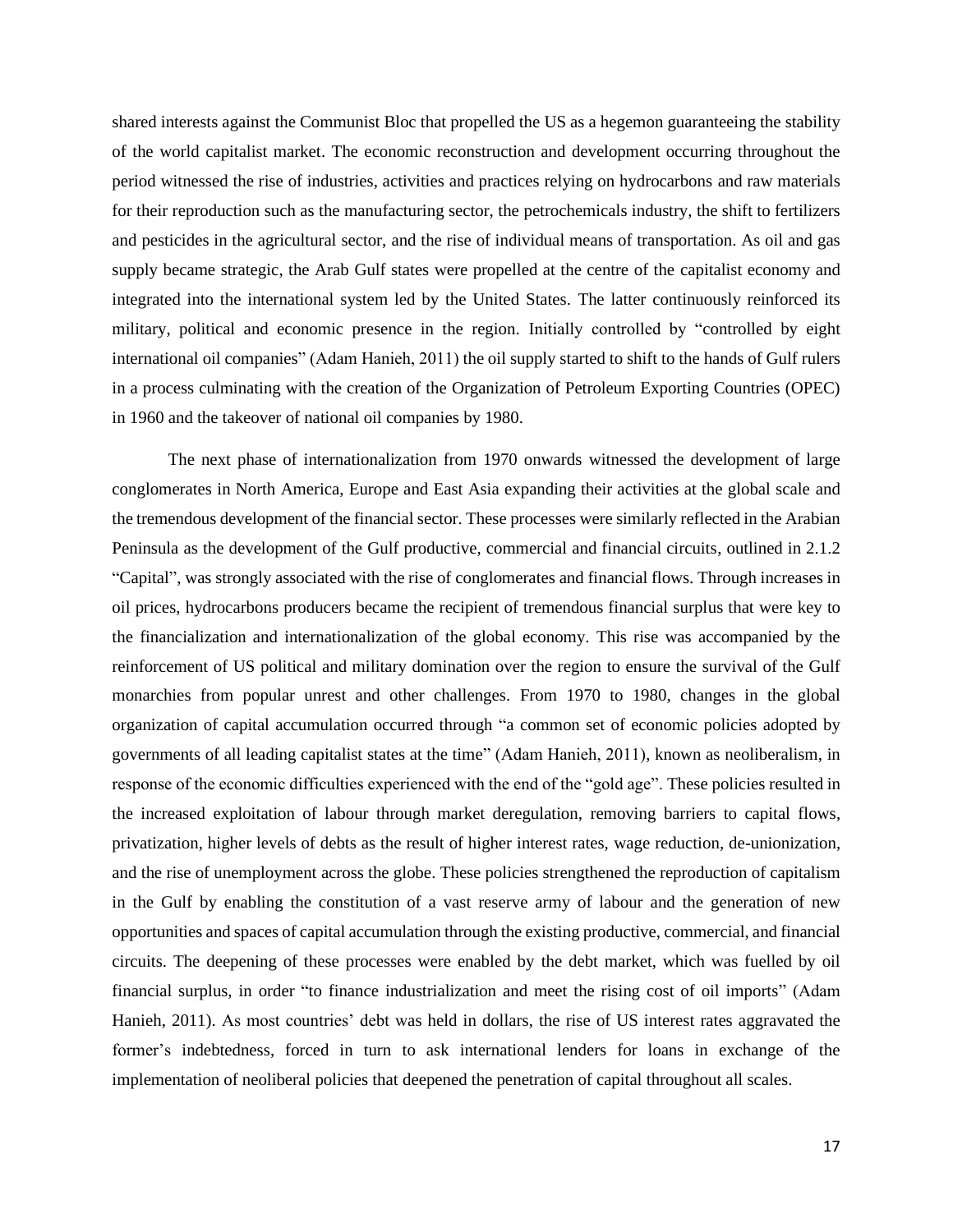#### <span id="page-18-0"></span>**2.2.2. The Rise of "Khaleeji Capital" (1990 – 2008)**

Ultimately, the process of internationalization led to the emergence of a new capitalist class, referred to as "Khaleeji Capital" (Adam Hanieh, 2011), that while still grounded in national spaces of capital accumulation, increasingly conceives its reproduction at the regional scale. These new developments carry tremendous implications for the Middle East which finds itself inextricably intertwined with the "rhythms of accumulation and class formation in the Gulf" (Adam Hanieh, 2011).

The fall of the Eastern block, which culminated with the dissolution of the Union of Soviet Socialist Republics (USSR) in 1991, and China's increasing integration into the world market, opened a new phase of internationalization towards the development of a single global economy dominated, albeit temporarily, by the United States as the only remaining superpower. This new phase was characterized by the consolidation of the global market through further financialization and development of international manufacturing and supply chains propelled by the aforementioned neoliberal policies. The Arab Gulf countries played a critical role to facilitate this transition by continuously providing energy and raw materials. The region also provided critical financial resources to balance "the global deficits that emerged as a necessary result of the unevenness of the world market" (Adam Hanieh, 2011), providing the necessary investment for the development of productive forces.

The quantitative and qualitative deepening of economic relations throughout all scales led to a shift in the capitalist relations emerging in the Arabian Peninsula, as a particular expression of these broader tendencies. This shift crystalizes in the rise of a new capitalist class, referred to as "Khaleeji Capital" (Adam Hanieh, 2011), that increasingly conceives its reproduction at the regional scale while being simultaneously grounded in existing national circuits of capital accumulation. These processes were strikingly reflected by the rise of large conglomerates, the form of Khaleeji Capital, that expanded their activities in the Middle East and neighbouring GCC countries. This phase translated in institutional changes through the regional integration project carried out by the GCC in the late 1990s and early 2000s taking major steps towards "a customs union, common market, and […] integrating capital markets" (Adam Hanieh, 2011) that enabled "capital, goods, and citizens" (Adam Hanieh, 2011) to move freely across GCC borders. Saudi Arabia and the UAE emerged as the main structuring spaces of capital accumulation through their domination of the productive circuit "around the activities of construction and the manufacture of energy-intensive commodities" (Adam Hanieh, 2011), the commercial circuit through the "the entrepot roles played by Saudi Arabia and the UAE vis-à-vis international imports" (Adam Hanieh, 2011) on which other GCC states rely on, particularly visible with "the expansion of supermarkets, hypermarkets, malls, and shopping centers" (Adam Hanieh, 2011), and the financial circuit through the international rise and integration of capital markets. This phase of internationalization does not go without contradictions, namely the incomplete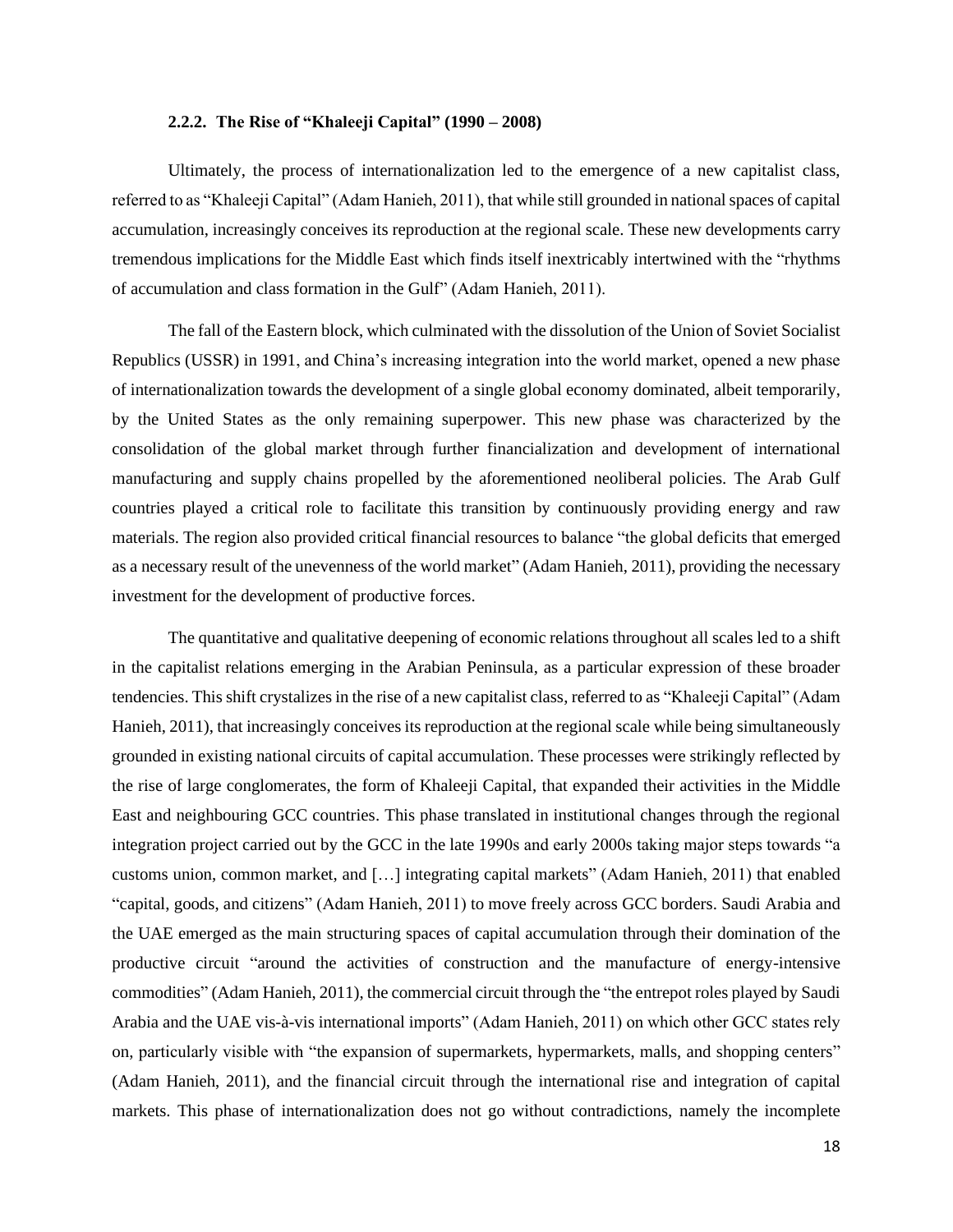integration of GCC institutions, the conflicting interests between individual nation-states, and simultaneously the alignment of national political elites with increasingly pan-GCC economic interests.

The rise of Khaleeji Capital carries tremendous implications for the Middle East which finds itself inextricably intertwined with the "rhythms of accumulation and class formation in the Gulf" (Adam Hanieh, 2011). Indeed, over the years, financial flows to the Middle East originating from the Arabian Peninsula have outgrown those from other capitalist countries from 13% in 2006 to 36% in 2008, according to the World Bank (Adam Hanieh, 2011). These flows were largely dominated by the aforementioned few massive Gulf conglomerates that expanded their domination over other Middle Eastern economies, with a particular focus in "the industrial, manufacturing and energy sectors" (de Saint-Laurent, 2009). These new economic relations have a significant impact on class formation in the Middle East by increasing "the extraction of profits and the transfer of wealth from these peripheral regions to the GCC" (Adam Hanieh, 2011). This process translates in "a vast increase in the control by GCC capital of banks, telecommunications companies, land, and other assets across MENA" (Adam Hanieh, 2011) providing a platform for decision-makers and capital owners to meet and influence economic policies. For instance, between 2003 and 2008, "nearly 50 percent of all foreign financing for projects in Lebanon came from the GCC" (Adam Hanieh, 2011). As a result of these capital flows, the country's economic policy became increasingly influenced by the Gulf countries as the main international donors providing financial aid to the country in exchange of the implementation "of a neoliberal economic program involving privatization of core sectors including telecommunications, power and water, and other public utilities" (Adam Hanieh, 2011). This case is best exemplified by the Hariri family, highly prominent among Lebanese political elites, whose "accumulation is centered in its ownership of the Saudi-based company Saudi Oger" (Adam Hanieh, 2011). It is indicative of what is to be expected from the increasing regional integration, the deepening of capital.

#### <span id="page-19-0"></span>**2.2.3. Crisis as Opportunity (2008 – current)**

From the Arab Springs in 2010-2011 to the decline in oil prices from 2014 onwards, to name a few, moments of crisis across the Middle East are seized as opportunities to remake "class and state structures in a manner that deepens and extends preexisting trajectories" (Adam Hanieh, 2018). They bear the further marginalisation of "poorer citizens and migrant worker populations in the Gulf" (Adam Hanieh, 2018).

In 2014, after soaring at around \$110 per barrel, oil prices plummeted to an average of \$40 per barrel in 2016, "its lowest level since 2003" (Adam Hanieh, 2018) due to a drop in global demand and an increase in oil supply from alternative sources. This market trend is expected to maintain over time with few variations. This trend has a significant impact on the GCC countries that rely on oil sales to power their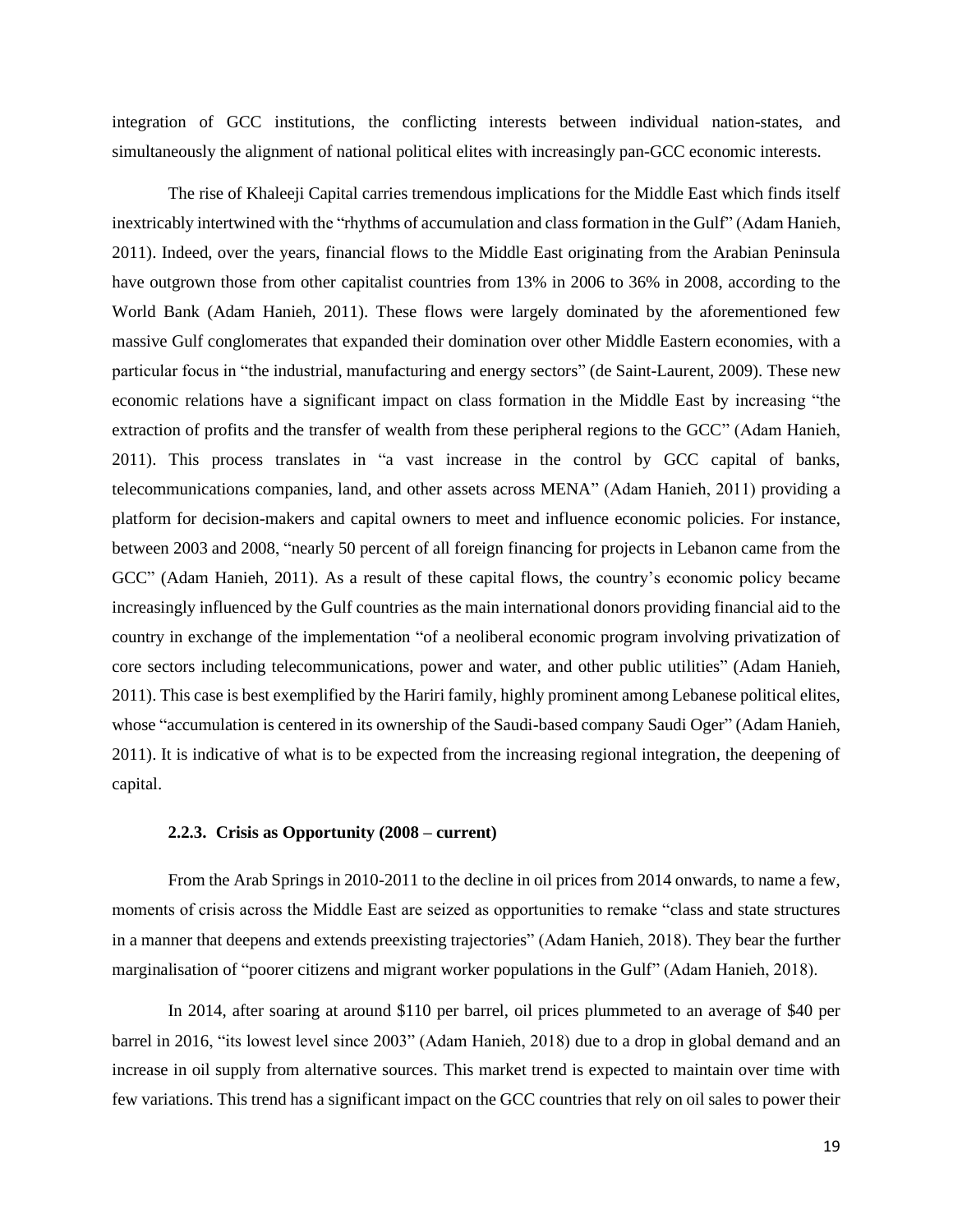economies and fund their public expenditure. In 2016, the International Monetary Fund (IMF) estimated that "Gulf governments would need to find around \$475 billion in order to fund their expected cumulative fiscal deficit between 2016 and 2021" (Adam Hanieh, 2018). Faced with demographic, socio-political and economic pressures, Gulf governments have been quick to respond to these challenges by designing and implementing strategic developmental frameworks, such as the Saudi Vision 2030 or the UAE Vision 2030, aimed at reforming GCC countries socio-economic model away from the oil-driven economy. The extent of such changes carry profound implications for "social and economic structures in the Gulf, but also for [...] the GCC's place in the regional economy" (Adam Hanieh, 2018). Far from being purely bureaucratic blueprints, the paper will argue that these visions constitute "a state-led attempt to utilise this conjunctural crisis as a means to transform and deepen the general conditions of capital accumulation" (Adam Hanieh, 2018) and prefigure "future developments at the regional scale" (Adam Hanieh, 2018).

The GCC states' visions promote the development of the private sector through comprehensive policies of privatizations and public-private partnerships, deepening the reach of private capital into frontier sectors such as "education, health, and renewable energy" (Adam Hanieh, 2018). In Saudi Arabia, Vision 2030 aims at moving away from the hydrocarbon sector and "increase private sector activity "from 40% of GDP in 2015 to 65% by 2030" (Adam Hanieh, 2018). This move was described as akin to "Saudi Thatcherism" by the Financial Times (Kerr, 2016), and expands across all economic sectors as highlighted by the National Transformation Program 2020 (NTP), identifying 140 state firms for an IPO. The most emblematic privatization was the announcement of the sales of 5% of Saudi ARAMCO, the country's national oil company, a sale "worth an estimated \$100 billion" (Adam Hanieh, 2018). The income generated from implementing such a plan will be redirected towards the country's sovereign wealth fund, the Public Investment Fund (PIF). The latter aims at supporting Saudi "major corporations to expand across borders and take their rightful place in global markets" and "unlock[ing] strategic sectors requiring intensive capital inputs" (KSA, 2016). GCC states' visions of development follow similar patterns, namely the internationalization of capitalist relations through a process of regionalization supported by the state concerned with the preservation and deepening of capital accumulation.

These visions also mark a shift in fiscal policy by reducing public expenditure, creating new taxes and tariffs upon "petrol, electricity, and water, and [increasing fees] for a wide array of services" (Adam Hanieh, 2018) such as residence permits and driving licenses to diversify the sources of state revenues away from oil. While most of these measures have been aimed at non-citizens, citizens will still be impacted, notably "in the area of fuel and energy costs" (Adam Hanieh, 2018) that will affect their living standards in the long run. The outcome of these policies of desubsidization is likely to be a general increase in prices that is "essential to the actual making of new markets in the Gulf" (Adam Hanieh, 2018) as consumer prices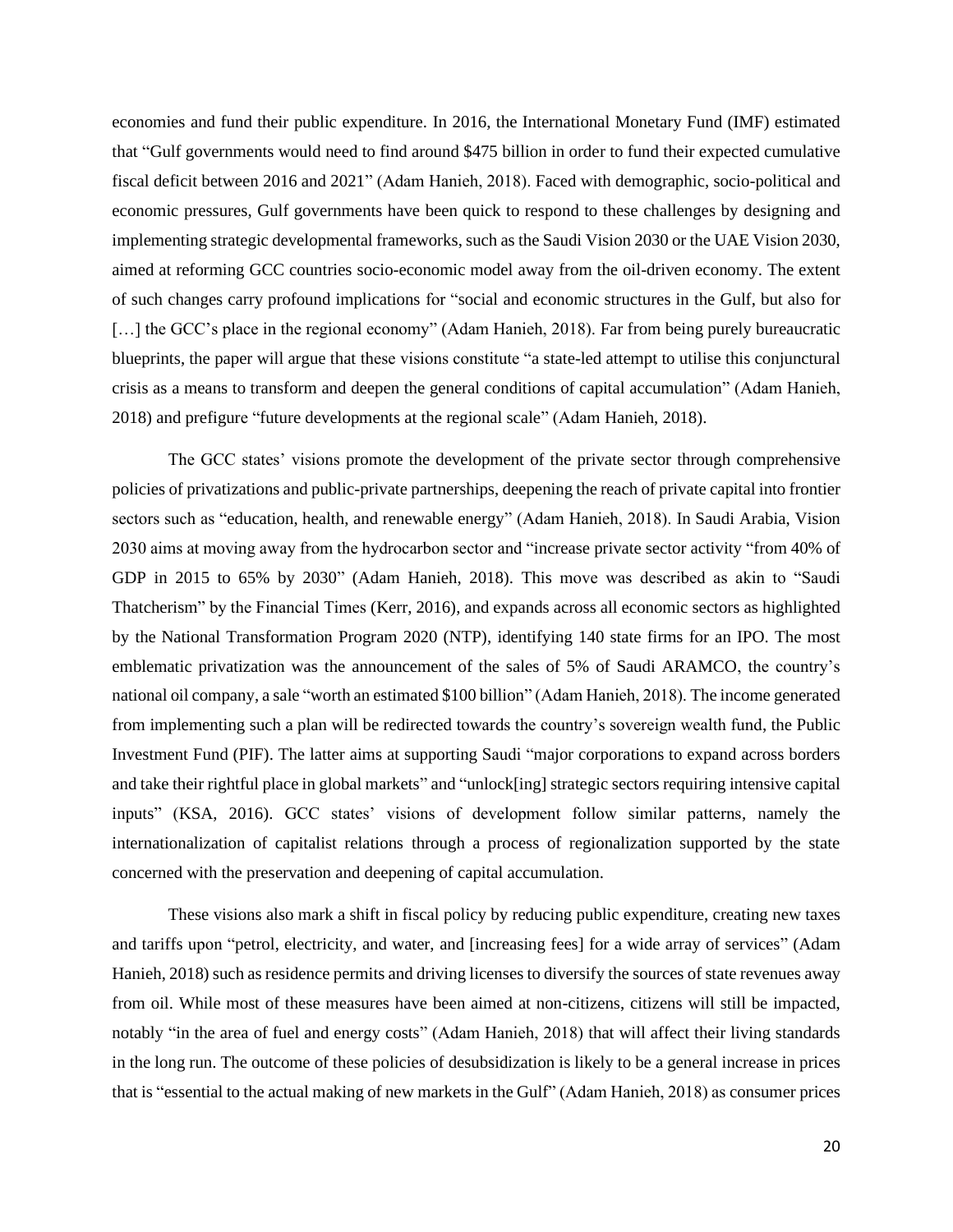need to be high enough to make private investments and operations profitable. Rather than a new deal, this shift is primarily about "expanding the sphere of private sector activity" (Adam Hanieh, 2018).

The diversification and privatization of the economy have been accompanied "by significant changes to how decisions are made within the state, and the ways in which lines of authority and power are constructed" (Adam Hanieh, 2018). The Gulf states have relied on foreign consultants to carry this new economic policy and bring "practices and benchmarks of corporatisation found elsewhere in the world to the Gulf" and articulate "a vision of development that fully internalises neoliberal perspectives in a manner that appears simultaneously as local" (Adam Hanieh, 2018). They have also counted on the centralization of power to challenge the various forces at play, necessary to pull through the resistance generated by these visions of development. Indeed, these changes threaten the position of various groups, from bureaucrats that rely on the provision of employment and benefits to strengthen their social position, to citizens whose living standards are likely to depreciate, and foreign workers who will increasingly face the risk of deportation and higher levels of exploitation.

Finally, these critical changes come in the wake of serious crisis and conflicts shaking the region, generating instability and uncertainty adversarial with activities of capital accumulation. These troubled events have emerged as the result of Middle Eastern and foreign powers' efforts to remake the region in a way that aligns with their interests which requires to (1) crush popular uprising to preserve previous patterns of capital accumulation, and (2) get involved in the remaking of the region in order to be able to obtain new opportunities of capital accumulation, notably in the reconstruction period following an armed crisis. In this regard, GCC countries have attempted to project their influence directly and indirectly to obtain such favorable outcomes, which translated in increased rivalries, notably between most of the GCC countries and Iran, and direct conflicts such as the Saudi-led war in Yemen. Sometimes, these rivalries also translated in conflicts within the GCC itself, notably in the case of Qatar, which was isolated by its neighbors in 2017.

#### <span id="page-21-0"></span>**Conclusion**

While the argument made throughout the paper is not meant to deny the criticality of hydrocarbons or the influence of state actors, there is undoubtedly more to the Arabian Peninsula than oil and powerful state apparatus. Moving away from the epistemic foundations and conceptualizations of Rentier State Theory and much of today's social sciences, the paper emphasized the internal relations mutually constituting the various parts contributing to the making of reality. This new ground enabled the paper to avoid the implicit methodological nationalism, fetishism, and exceptionalism grounded in Rentier State Theory. A return to the Marxian conceptualizations of capitalism, relations of production, class, capital, and labor illustrated that things were the particular reflection of wider social processes from which they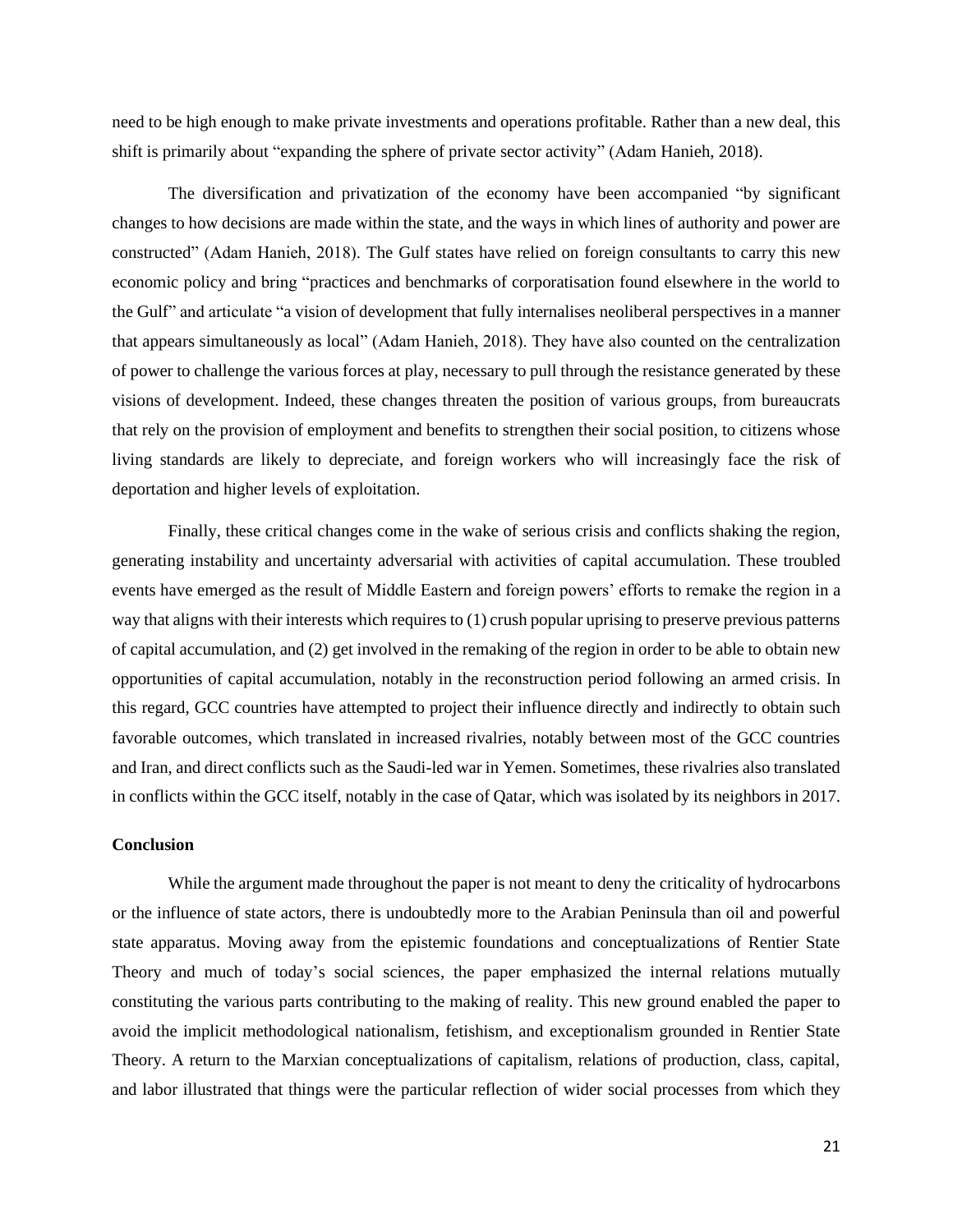derive their meaning. The logic of RST was turned on its head, the state and oil becoming the outcome rather than the reason for the development of capitalist relations. A wider set of relations, eluding RST scholars, was made visible through the lens of an "integrated unity" that investigates "how accumulation takes place – and who benefits from this – through all these variegated moments" of capital accumulation.

Approaching the Arab Gulf states as capitalist required to identify the development of the Gulf circuits of capital accumulation which led to the rise of unprecedented levels of labour exploitation. Rather than exceptional, the features of Gulf capitalism appeared as the particular forms that emerged as the reflection of broader processes. This perspective allowed us to analyze the trajectories taken by Gulf capitalism through the rise of a pan-GCC capitalist class, the internationalization of capital through a process of regionalization, and the endless expansion of private capital throughout the region and within the Arabian Peninsula. These processes appear to be likely to continue, albeit some temporary setbacks due to the global pandemic, and even to be accelerated and reinforced by these hardships as crisis is often synonymous of opportunity. Given the pivotal role of the GCC in global capital accumulation processes, changes occurring in the region will not only impact citizens and foreign workers, but are likely to resonate across South Asia and the Middle East, which find themselves increasingly and inextricable tied to the future of the Gulf for the years to come.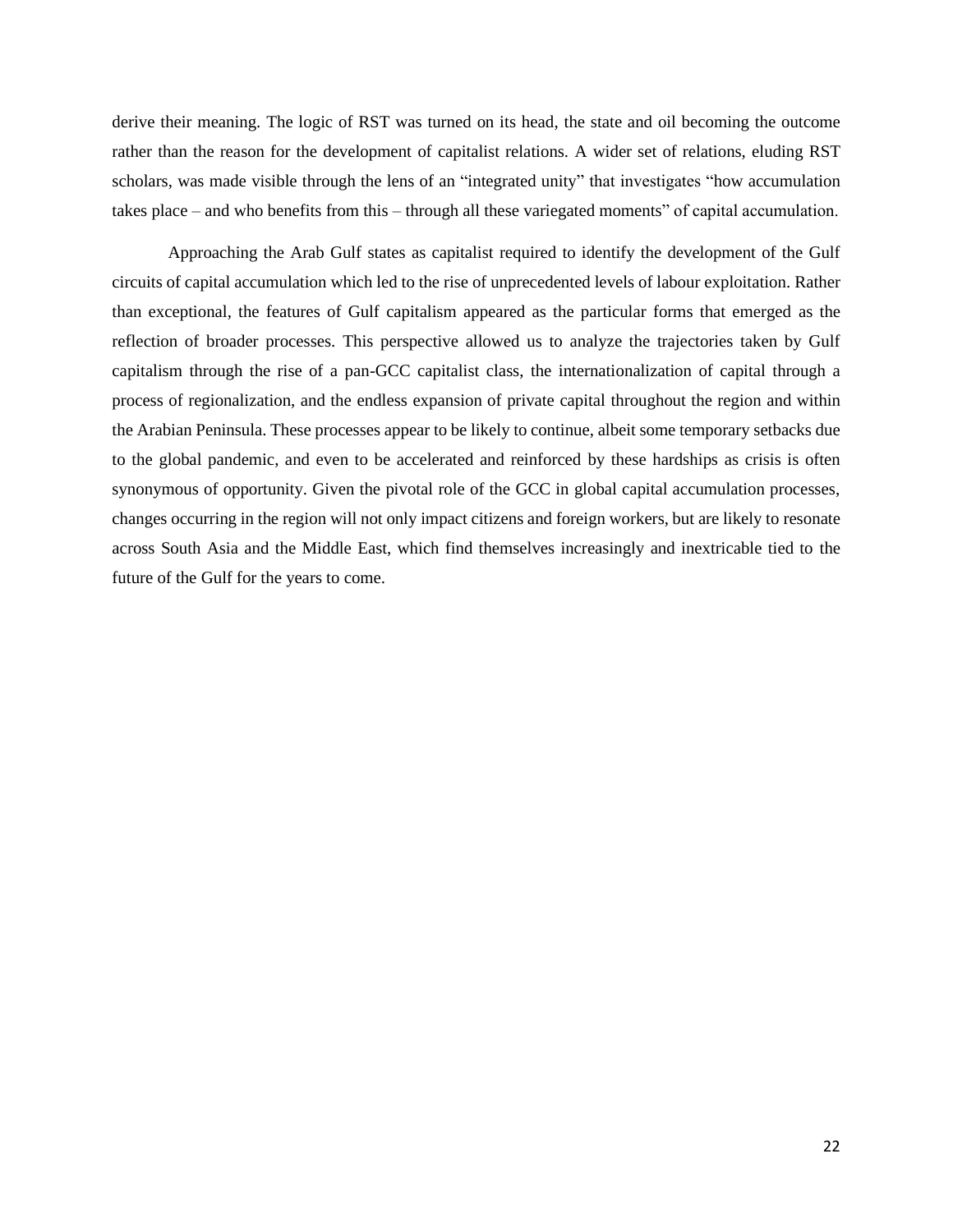# <span id="page-23-0"></span>**Bibliography**

Beblawi, H., & Luciani, G. (1987). *The Rentier State* (2016 ed.). Routledge. <https://www.routledge.com/The-Rentier-State/Beblawi-Luciani/p/book/9781138923720>

Calhoun, C. (2002). *Dictionary of the Social Sciences*. Oxford University Press. <https://www.oxfordreference.com/view/10.1093/acref/9780195123715.001.0001/acref-9780195123715>

Clouscard, M. (2006). *Le Capitalisme de la séduction*. Delga. Paris. [https://editionsdelga.fr/portfolio/la](https://editionsdelga.fr/portfolio/la-capitalisme-de-la-seduction/)[capitalisme-de-la-seduction/](https://editionsdelga.fr/portfolio/la-capitalisme-de-la-seduction/)

Clouscard, M. (2020). *Les dégâts de la pratique libérale libertaire*. Delga. Paris.

Clouscard, M. (2007). *Néo-fascisme et idéologie du désir*. Delga, Paris.

Clouscard, M. (2003). *L'être et le code : le procès de production d'un ensemble précapitaliste*. L'Harmattan. Paris.

De Saint-Laurent, B. (2009). *Investment from the GCC and Development in the Mediterranean*. Paper presented to the IAI Seminar, The Mediterranean Opportunities to Develop EU-GCC Relations? Rome. Available at [www.animaweb.org](http://www.animaweb.org/)

Duménil, G., M. Glick, and D. Levy. (1992). *Stages in the Development of U.S. Capitalism: Trends in Profitability and Technology since the Civil War*. International Perspectives on Profitability and Accumulation. Elgar Publisher. Aldershot, UK.

"Epistemology - G.W.F. Hegel." Encyclopedia Britannica, [https://www.britannica.com/topic/epistemology. Accessed 14 Apr. 2021](https://www.britannica.com/topic/epistemology.%20Accessed%2014%20Apr.%202021)

Gray, M. (2010). *Towards a Theory of "Late Rentierism" in the Arab States of the Gulf*. Connected Globe: Conflicting Worlds.<https://openresearch-repository.anu.edu.au/handle/1885/32460>

Gubbay, J. (1997). *A Marxist Critique of Weberian Class Analyses*. Sociology, *31*(1), 73–89. <https://www.jstor.org/stable/42855770>

Hanieh, A. (2011). *Capitalism and Class in the Gulf Arab States*. Palgrave Macmillan US. <https://doi.org/10.1057/9780230119604>

Hanieh, A. (2020, November 30). *Capital, Labor, and State*. The Oxford Handbook of Contemporary Middle Eastern and North African History.<https://doi.org/10.1093/oxfordhb/9780199672530.013.3>

Hanieh, A. (2013). *Lineages of Revolt: Issues of Contemporary Capitalism in the Middle East*. Haymarket Books.

Hanieh, A. (2018). *Money, Markets, and Monarchies: The Gulf Cooperation Council and the Political Economy of the Contemporary Middle East*. Cambridge University Press. <https://doi.org/10.1017/9781108614443>

Harvey, D. (1999). The Limits to Capital. Verso. London.

Hertog, S. (2010). *Princes, Brokers, and Bureaucrats: Oil and the State in Saudi Arabia* (1st ed.). Cornell University Press.<https://www.jstor.org/stable/10.7591/j.ctt7zbkq>